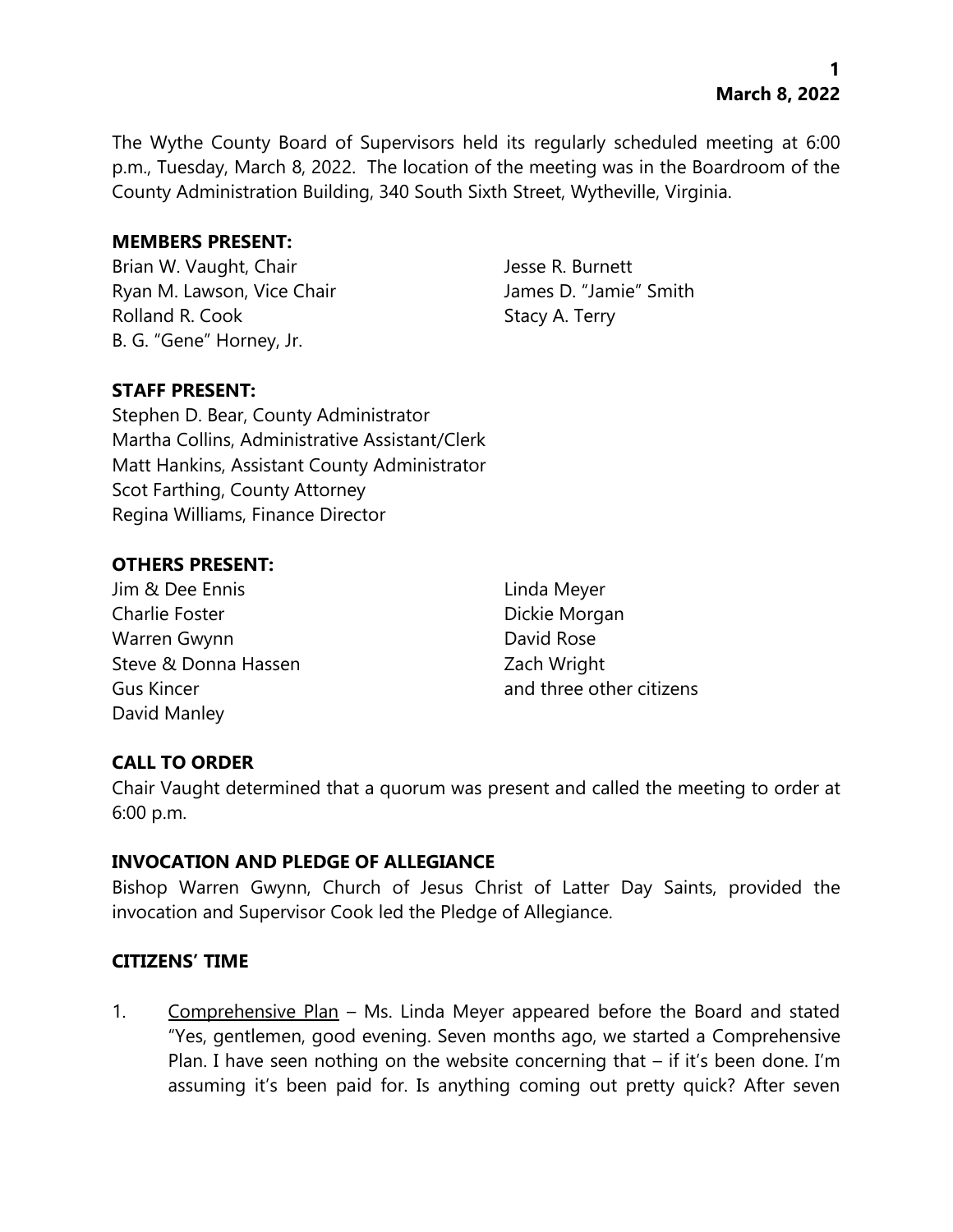months they should really be finished. Nobody knows anything about the Comprehensive Plan?"

Chair Vaught encouraged Ms. Meyer to contact Mr. Bear for an update. Last he heard, the plan was still in process.

Hearing no other comments, Chair Vaught closed Citizens' Time.

# **PUBLIC HEARING – ORDINANCE DISCONTINUING AND VACATING A PORTION OF FIRST STREET, A PUBLIC RIGHT-OF-WAY IN THE COMMUNITY OF MAX MEADOWS, FORT CHISWELL MAGISTERIAL DISTRICT OF WYTHE COUNTY, VIRGINIA**

Mr. Bear read the following "In compliance with Section 15.2-2204 of the Code of Virginia and amendments thereto, the Wythe County Board of Supervisors will conduct a public hearing to consider adopting an ordinance for vacation of right-of-ways or streets entitled 'An Ordinance Discontinuing and Vacating a Portion of First Street, a Public Right-of-Way in the Community of Max Meadows, Fort Chiswell Magisterial District of Wythe County, Virginia'. The Board of Supervisors will hear comments from citizens concerning the adoption of the proposed ordinance. The public hearing will be held on Tuesday, March 8, 2022, at 6:00 p.m. in the Board Room of the Wythe County Office Building, 340 South Sixth Street, Wytheville, Virginia. A copy of the proposed ordinance is on file in the County Administrator's Office, located at 340 South Sixth Street, Wytheville, Virginia or online at www.wytheco.org for the public to review."

Chair Vaught opened the hearing for public comments.

Steve and Donna Hassen appeared before the Board and Mrs. Hassen stated "… If you will look at the map that y'all sent us. We own five tracts and if you'll look, if y'all allow this, we will not have access to our property. So we're asking that you all do not do this. If you close it, we will not have access to those five tracts (35, 36, 38, 39 and 40). My lots do not join the lots that I own. Lots 11, 12 and 13 do not join any of the lots behind ... 35, 36, 38, 39 and 40 …"

Mr. Bear asked if they can access the lots by the 20' right-of-way which runs between them.

Mrs. Hassen responded "The only way that I would have access to haul anything into those five lots, of any width at all using a vehicle, will be the ones that they want to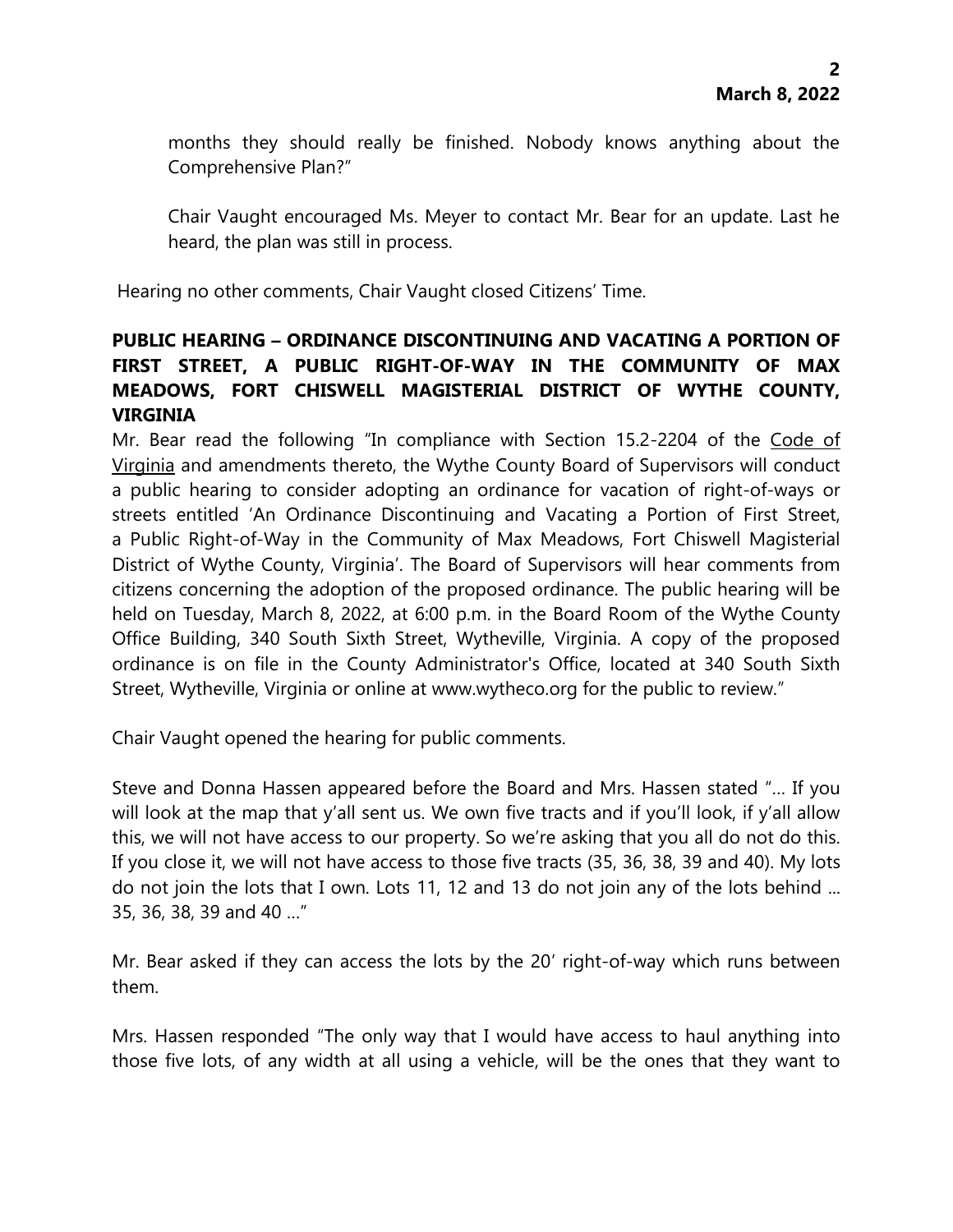close. We were asked by the Ruritan Club if we would sell those lots and we told them no, we were not interested in selling the lots."

Mr. Hassen said "If you close that, then there's no other access and it's the same thing at the other end of this map and roadway. It's all blocked off. It's not accessible. I mean, there's a right of way through there but it's all blocked. We've asked the State about opening some of it up, but we can't get an answer from them either. So, we're just asking not to close that off."

Mrs. Hassen added "Please don't block us from our property. We can't get to it. You know, we support the Ruritans but we can't close off our property."

Mr. Hassen said "They want to do a little park somewhere down through there but closing that off is not going to help. So we're asking not to."

Mr. Bear clarified that the Hassens are losing an access to their property from Clark Avenue but, technically, still have access from another right-of-way, but one that is not currently open.

Mrs. Hassen said "I do not have access to my property if you close that off."

Mr. Hassen "That AEP road is not accessible to us."

Mr. Bear said it's a platted right-of-way that you should have access to.

Mrs. Hassen said "No sir, we don't have access to that – we don't. Mr. Phipps has access to that. … I do not even have access to my Lot 1, the front entrance to Lot 1 on Wells Lane. … I have to access it from Horseshoe Drive so that's what we mean by 'I don't have that access that you're talking about'. … Therefore, the access that you're talking about, we don't have access to that; that also is blocked. So if y'all close this one, we have no access."

With no one else signed up to speak, Chair Vaught closed the Public Hearing.

Mr. Bear said the Board does not need to take action tonight; rather, the Board may want staff to work with the Hassen's and the Ruritan Club to find a resolution. The Board agreed.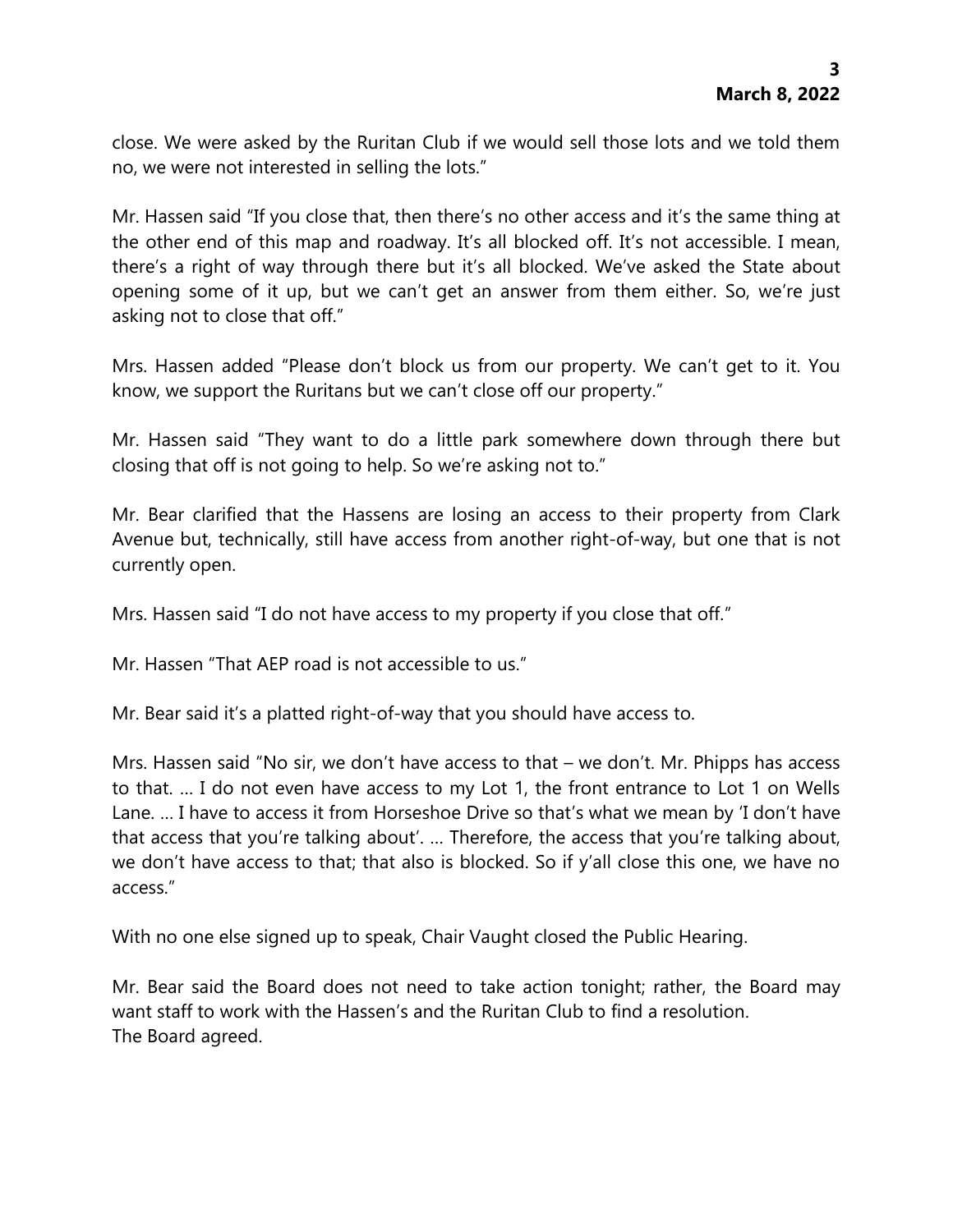### **PAYMENT OF COUNTY INVOICES**

Supervisor Terry made a motion to pay the invoices for approval on March 8, 2022, for the various departments of County government. The invoices were paid on General Warrants 30111829-30112047 as follows:

# **EXPENDITURES BY DEPARTMENT BOARD OF SUPERVISORS March 8, 2022**

| <b>CHECK#</b>                        | <b>ISSUE DATE</b> | <b>VENDOR</b>             | <b>AMOUNT</b> |
|--------------------------------------|-------------------|---------------------------|---------------|
| 30111829                             | 03/02/2022        | <b>APPALACHIAN POWER</b>  | \$2,361.68    |
| 30111830                             | 03/02/2022        | <b>ATMOS ENERGY</b>       | 114.45        |
| 30111831                             | 03/02/2022        | <b>CENTURYLINK</b>        | 51.27         |
| 30111832                             | 03/02/2022        | <b>CENTURYLINK</b>        | 52.76         |
| 30111833                             | 03/02/2022        | <b>CENTURYLINK</b>        | 98.97         |
| 30111834                             | 03/02/2022        | <b>CENTURYLINK</b>        | 124.06        |
| 30111835                             | 03/02/2022        | <b>CENTURYLINK</b>        | 124.98        |
| 30111836                             | 03/02/2022        | <b>CENTURYLINK</b>        | 145.79        |
| 30111837                             | 03/02/2022        | <b>CENTURYLINK</b>        | 247.34        |
| 30111838                             | 03/02/2022        | <b>CENTURYLINK</b>        | 309.86        |
| 30111839                             | 03/02/2022        | <b>CENTURYLINK</b>        | 3,398.05      |
| 30111840                             | 03/02/2022        | <b>CENTURYLINK</b>        | 4,944.58      |
| 30111841                             | 03/02/2022        | <b>MCI COMM SERVICE</b>   | 31.82         |
| 30111842                             | 03/02/2022        | <b>MCI COMM SERVICE</b>   | 188.86        |
| 30111843                             | 03/02/2022        | <b>MCI COMM SERVICE</b>   | 942.43        |
| 30111844                             | 03/02/2022        | <b>VERIZON WIRELESS</b>   | 1,914.27      |
| 30111845                             | 03/02/2022        | WYTHE CO WATER & WASTEWAT | 4,571.10      |
| <b>TOTAL EXPENDITURES 03/02/2022</b> |                   |                           | \$19,622.27   |

| <b>CHECK#</b> | <b>ISSUE DATE</b> | <b>VENDOR</b>                    | <b>AMOUNT</b> |
|---------------|-------------------|----------------------------------|---------------|
| 30111846      | 03/08/2022        | ADAMS WILLIAM K                  | \$<br>387.18  |
| 30111847      | 03/08/2022        | AKER NATHAN A                    | 104.22        |
| 30111848      | 03/08/2022        | ASPLUNDH TREE EXPERT LLC         | 514.81        |
| 30111849      | 03/08/2022        | ASPLUNDH TREE EXPERT LLC         | 723.03        |
| 30111850      | 03/08/2022        | <b>BAILEY CHRISTOPHER CURTIS</b> | 20.00         |
| 30111851      | 03/08/2022        | <b>BEAMER TERRY MARTIN</b>       | 20.00         |
| 30111852      | 03/08/2022        | <b>BEAR JAMES H</b>              | 19.16         |
| 30111853      | 03/08/2022        | <b>BELCHER INA FAYE</b>          | 20.00         |
| 30111854      | 03/08/2022        | <b>BLAIR DAVID W</b>             | 205.09        |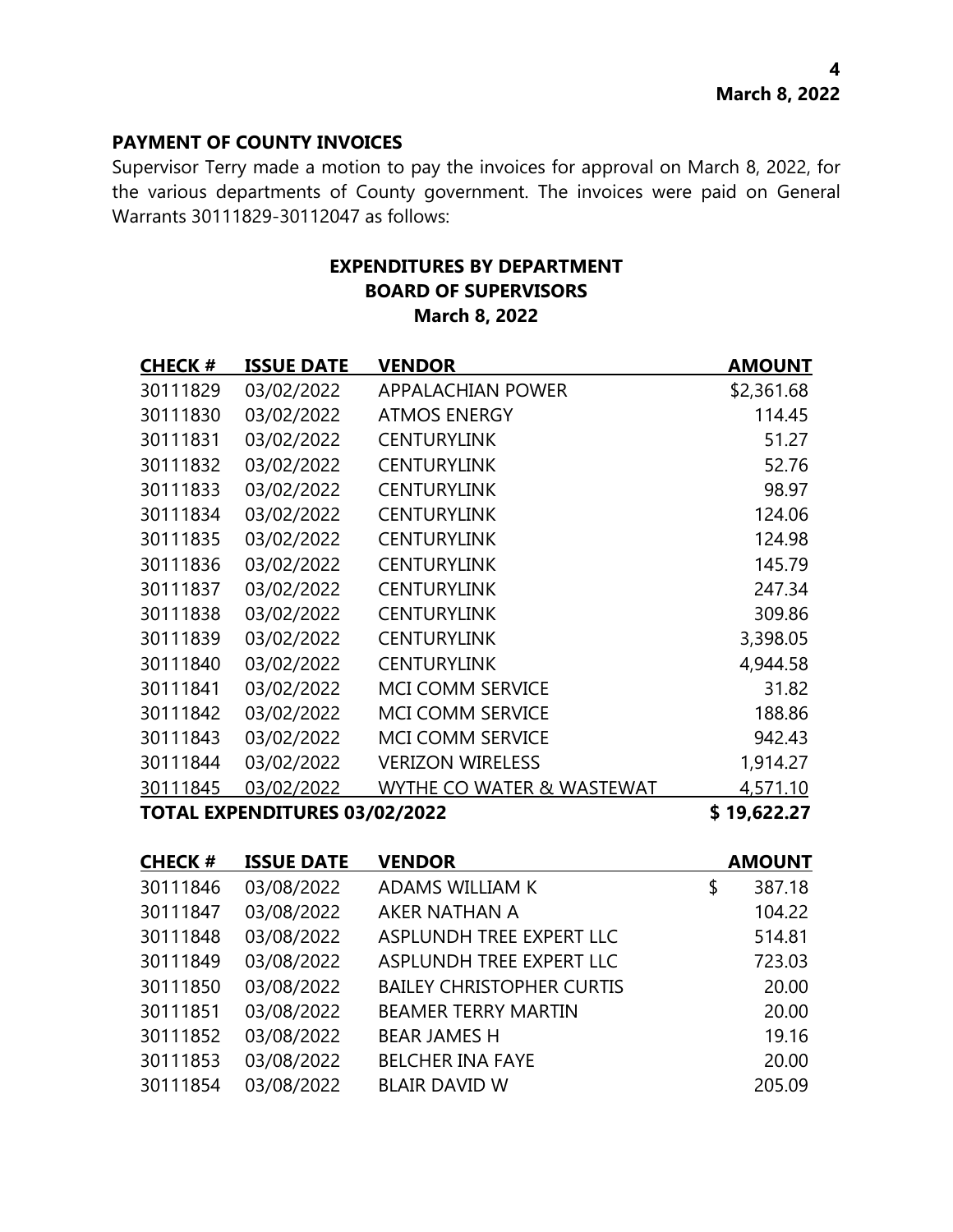| 30111855 | 03/08/2022 | <b>BLAIR DAVID W</b>            | 334.80   |
|----------|------------|---------------------------------|----------|
| 30111856 | 03/08/2022 | <b>BLEVINS DONNA KING</b>       | 20.00    |
| 30111857 | 03/08/2022 | <b>BOWERS BYTHA LYNN</b>        | 47.04    |
| 30111858 | 03/08/2022 | <b>BRALLEY STEPHEN CRAIG</b>    | 33.61    |
| 30111859 | 03/08/2022 | <b>BRAMOW DAVID MARK</b>        | 1,002.78 |
| 30111860 | 03/08/2022 | <b>BURKETT DEBRA JOAN</b>       | 74.18    |
| 30111861 | 03/08/2022 | <b>BURTON LORI SUSAN GRAY</b>   | 20.00    |
| 30111862 | 03/08/2022 | <b>CAMDEN CLAUDE VICTOR JR</b>  | 430.92   |
| 30111863 | 03/08/2022 | <b>CASSELL BARBARA F</b>        | 378.00   |
| 30111864 | 03/08/2022 | <b>CCAP AUTO LEASE LTD</b>      | 314.29   |
| 30111865 | 03/08/2022 | <b>CHRISLEY SANDRA</b>          | 100.00   |
| 30111866 | 03/08/2022 | <b>CLINE TINA D</b>             | 1,068.66 |
| 30111867 | 03/08/2022 | <b>CLYBURN JR SAMUEL EDWARD</b> | 20.00    |
| 30111868 | 03/08/2022 | <b>COOKE HENRY BLAKE</b>        | 40.00    |
| 30111869 | 03/08/2022 | <b>CORNERSTONE CAPITAL</b>      | 1,409.94 |
| 30111870 | 03/08/2022 | <b>COULSON TERESA LYNN</b>      | 40.00    |
| 30111871 | 03/08/2022 | <b>CREGGER BEULAH U EST</b>     | 229.47   |
| 30111872 | 03/08/2022 | <b>CROCKETT H STEPHEN</b>       | 10.00    |
| 30111873 | 03/08/2022 | DAVIS MARTIN BRIAN              | 179.82   |
| 30111874 | 03/08/2022 | DEBORD THOMAS EDWARD            | 40.00    |
| 30111875 | 03/08/2022 | DIETIKER FRITZ & LYNDA B        | 776.41   |
| 30111876 | 03/08/2022 | DILL GREGORY A                  | 1,105.63 |
| 30111877 | 03/08/2022 | DIX GARY RUSSELL                | 33.66    |
| 30111878 | 03/08/2022 | DIX GARY RUSSELL                | 42.53    |
| 30111879 | 03/08/2022 | <b>DIX GARY RUSSELL</b>         | 123.81   |
| 30111880 | 03/08/2022 | DIYORIO LINDA P                 | 1,496.34 |
| 30111881 | 03/08/2022 | DOMZALSKI ROBERT S              | 709.02   |
| 30111882 | 03/08/2022 | DOMZALSKI ROBERT S              | 709.02   |
| 30111883 | 03/08/2022 | DOMZALSKI ROBERT S              | 709.02   |
| 30111884 | 03/08/2022 | DOMZALSKI ROBERT S              | 709.02   |
| 30111885 | 03/08/2022 | DOMZALSKI ROBERT STANLEY        | 79.11    |
| 30111886 | 03/08/2022 | DUNCAN AMANDA LEIGH             | 37.03    |
| 30111887 | 03/08/2022 | <b>FISHER MICHAEL</b>           | 2,250.18 |
| 30111888 | 03/08/2022 | FORD MOTOR CREDIT COMPANY       | 665.54   |
| 30111889 | 03/08/2022 | <b>FUNK NICHOLAS</b>            | 522.18   |
| 30111890 | 03/08/2022 | <b>GOINES DONNA M</b>           | 86.94    |
| 30111891 | 03/08/2022 | <b>GOINES DONNA M</b>           | 95.58    |
| 30111892 | 03/08/2022 | <b>GOINES DONNA M</b>           | 99.36    |
| 30111893 | 03/08/2022 | <b>GORDON DANIEL BOWMAN</b>     | 20.00    |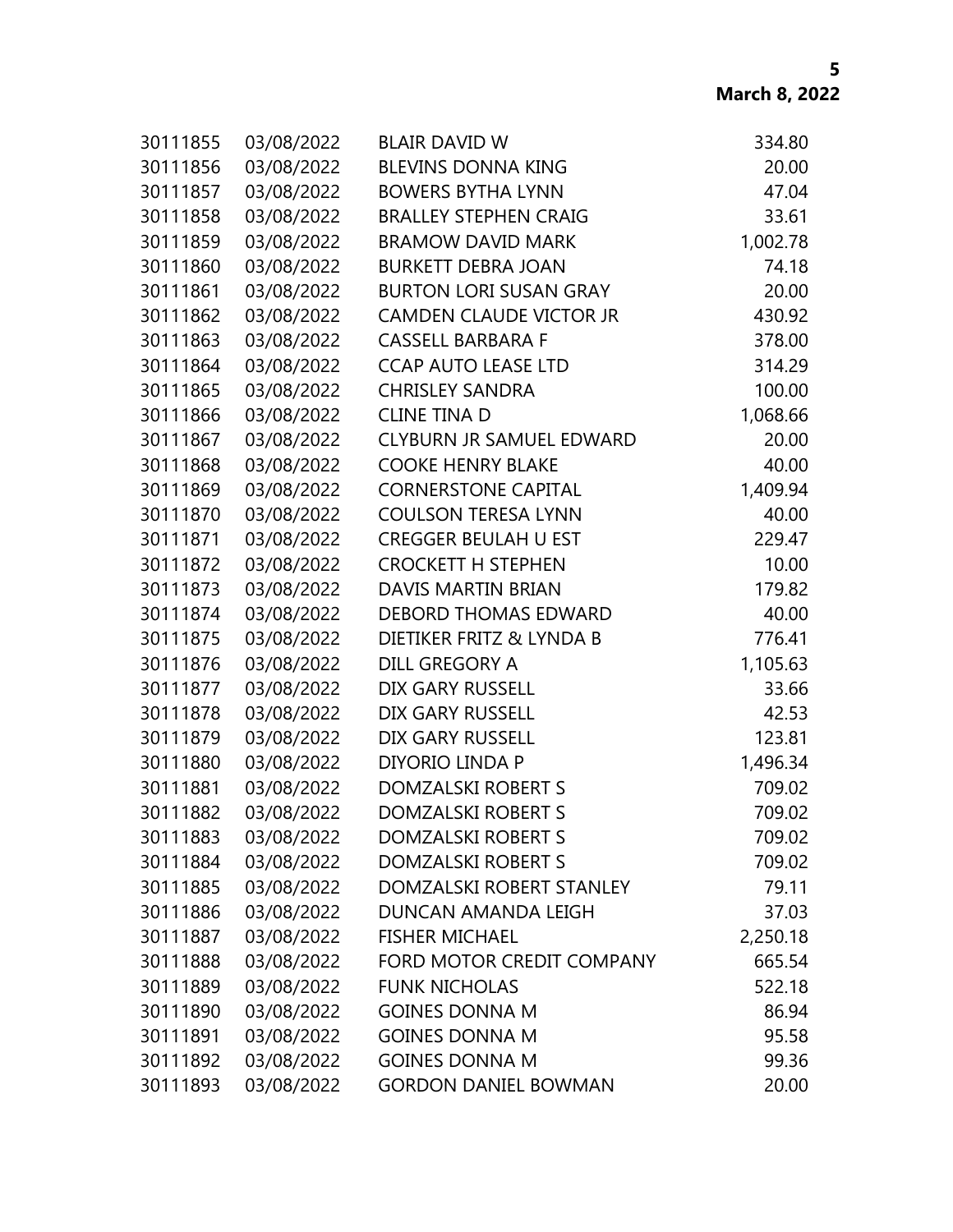| 30111894 | 03/08/2022 | <b>GRANT EVAN M</b>                 | 632.88   |
|----------|------------|-------------------------------------|----------|
| 30111895 | 03/08/2022 | <b>HALE TAMMY JO</b>                | 38.06    |
| 30111896 | 03/08/2022 | <b>HARLESS DOUGLAS LEE</b>          | 704.70   |
| 30111897 | 03/08/2022 | <b>HARMON CHASITY DANIELLE</b>      | 40.00    |
| 30111898 | 03/08/2022 | <b>HARRELL HUGH LEE</b>             | 20.00    |
| 30111899 | 03/08/2022 | <b>HAUN CHARLIE</b>                 | 355.86   |
| 30111900 | 03/08/2022 | <b>HELDRETH MATTHEW K</b>           | 29.54    |
| 30111901 | 03/08/2022 | <b>HELDRETH MATTHEW K</b>           | 32.50    |
| 30111902 | 03/08/2022 | <b>HELDRETH MATTHEW K</b>           | 35.23    |
| 30111903 | 03/08/2022 | <b>HELDRETH MATTHEW KIRK</b>        | 163.92   |
| 30111904 | 03/08/2022 | <b>HELDRETH MATTHEW KIRK</b>        | 180.31   |
| 30111905 | 03/08/2022 | <b>HELDRETH MATTHEW KIRK</b>        | 195.44   |
| 30111906 | 03/08/2022 | <b>HILTON LESLIE A</b>              | 220.80   |
| 30111907 | 03/08/2022 | <b>HOLSTON WAYNE H</b>              | 101.00   |
| 30111908 | 03/08/2022 | <b>HOLSTON WAYNE H</b>              | 107.47   |
| 30111909 | 03/08/2022 | <b>HOLSTON WAYNE H</b>              | 116.49   |
| 30111910 | 03/08/2022 | HOMESTEAD OIL CORPORATION           | 20.74    |
| 30111911 | 03/08/2022 | HOMESTEAD OIL CORPORATION           | 389.84   |
| 30111912 | 03/08/2022 | <b>HOPKINS CURTIS GENE</b>          | 1,056.78 |
| 30111913 | 03/08/2022 | <b>HUNLEY DONALD JEFFREY</b>        | 20.00    |
| 30111914 | 03/08/2022 | <b>HURST AMANDA M</b>               | 626.40   |
| 30111915 | 03/08/2022 | <b>HYLTON CARL M &amp; PATRICIA</b> | 1,833.30 |
| 30111916 | 03/08/2022 | <b>IRVIN ROBERT THOMAS</b>          | 85.12    |
| 30111917 | 03/08/2022 | JENNINGS KEVIN S & EVA J            | 497.88   |
| 30111918 | 03/08/2022 | <b>JENNINGS KEVIN STARLING</b>      | 10.00    |
| 30111919 | 03/08/2022 | <b>JOHNSTON ANDREA WHITNEY</b>      | 20.00    |
| 30111920 | 03/08/2022 | <b>JONES LAUREN SCOTT</b>           | 759.24   |
| 30111921 | 03/08/2022 | <b>JONES ROBIN LYNN</b>             | 186.60   |
| 30111922 | 03/08/2022 | <b>KEENE BILLY EUGENE</b>           | 20.00    |
| 30111923 | 03/08/2022 | KING & KING ENTERPRISES             | 2,685.61 |
| 30111924 | 03/08/2022 | <b>LAVALLEE KAYLA HAYS</b>          | 20.00    |
| 30111925 | 03/08/2022 | <b>LAYMAN CHRIS RODGERS</b>         | 60.00    |
| 30111926 | 03/08/2022 | <b>LITTON BRITTNEY AKER</b>         | 20.00    |
| 30111927 | 03/08/2022 | LITTON ROBERT W JR & JANE           | 833.22   |
| 30111928 | 03/08/2022 | LOWE RANDALL KEITH                  | 20.00    |
| 30111929 | 03/08/2022 | <b>MANN CHRISTOPHER &amp; XENA</b>  | 561.06   |
| 30111930 | 03/08/2022 | MCDONALD TRAVIS L & KIMBE           | 1,253.88 |
| 30111931 | 03/08/2022 | MERIDETH JOHN K & TERESA            | 1,492.02 |
| 30111932 | 03/08/2022 | MILLER THOMAS G                     | 770.64   |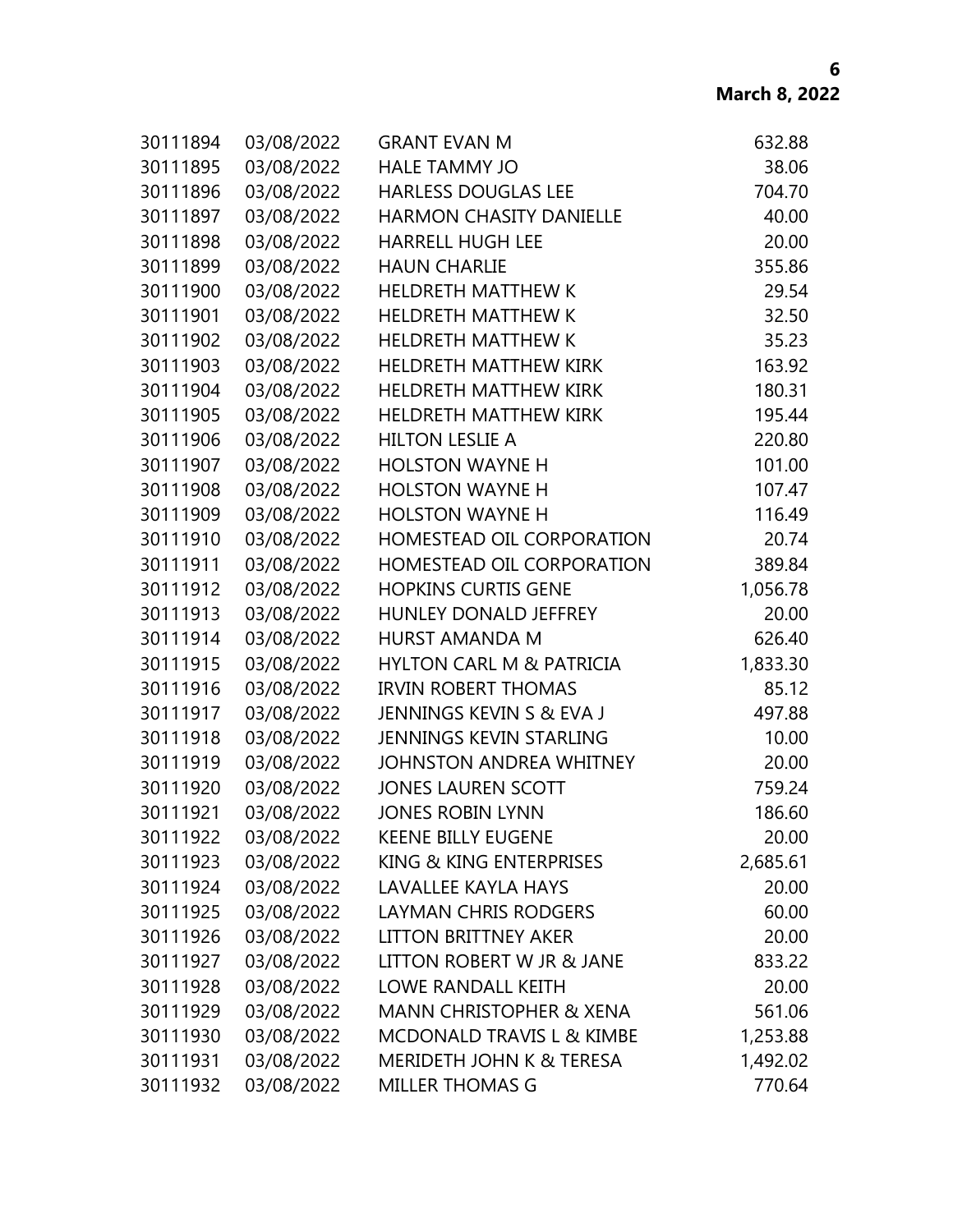| 30111933 | 03/08/2022 | <b>MOREHEAD HALEY GOVIN</b>          | 20.00    |
|----------|------------|--------------------------------------|----------|
| 30111934 | 03/08/2022 | <b>NIXON TAMMY RENEE</b>             | 20.00    |
| 30111935 | 03/08/2022 | <b>OGLE CATHRYN LOUISE</b>           | 30.00    |
| 30111936 | 03/08/2022 | <b>OLINGER MARCY RAE</b>             | 20.00    |
| 30111937 | 03/08/2022 | ORTIZ LOPEZ JUAN PABLO               | 60.00    |
| 30111938 | 03/08/2022 | PARKER SAMANTHA LYNDSEY              | 20.00    |
| 30111939 | 03/08/2022 | PEKING OF WYTHEVILLE INC             | 596.68   |
| 30111940 | 03/08/2022 | PJILLIPS ROBERT D & WANDA            | 1,601.64 |
| 30111941 | 03/08/2022 | PRIMM DANNY RAY                      | 20.00    |
| 30111942 | 03/08/2022 | RADMAN MARY KENNEDY                  | 10.00    |
| 30111943 | 03/08/2022 | RADMAN MARY KENNEDY                  | 50.00    |
| 30111944 | 03/08/2022 | <b>REASOR LINDA K</b>                | 40.00    |
| 30111945 | 03/08/2022 | <b>RESTORATION CHURCH</b>            | 20.00    |
| 30111946 | 03/08/2022 | ROBERTS MELISSA                      | 792.18   |
| 30111947 | 03/08/2022 | ROBERTSON HOLLOW GREENHOU            | 22.61    |
| 30111948 | 03/08/2022 | ROCHELLE FRANCES P                   | 27.00    |
| 30111949 | 03/08/2022 | SAFERIGHT ELWOOD J                   | 94.50    |
| 30111950 | 03/08/2022 | <b>SEAGLE THOMAS L &amp; CONNIE</b>  | 761.40   |
| 30111951 | 03/08/2022 | <b>SEXTON BRYAN JARED &amp;</b>      | 745.74   |
| 30111952 | 03/08/2022 | <b>SHANKLIN KRISTA RANAE</b>         | 20.00    |
| 30111953 | 03/08/2022 | <b>SHULER DENNIS RAY SR</b>          | 359.61   |
| 30111954 | 03/08/2022 | SINGLETON PATRICIA B                 | 20.00    |
| 30111955 | 03/08/2022 | SINGLETON PATRICIA B                 | 20.00    |
| 30111956 | 03/08/2022 | SINGLETON PATRICIA B                 | 20.00    |
| 30111957 | 03/08/2022 | SMITH MICHAEL LYNN                   | 20.00    |
| 30111958 | 03/08/2022 | STILWELL JESSICA LEANN               | 421.74   |
| 30111959 | 03/08/2022 | <b>STOOTS ROBERT MITCHELL</b>        | 20.00    |
| 30111960 | 03/08/2022 | <b>STOSSER JEANNE H</b>              | 29.70    |
| 30111961 | 03/08/2022 | <b>STOSSER JEANNE H</b>              | 85.32    |
| 30111962 | 03/08/2022 | STOSSER JEANNE H                     | 120.42   |
| 30111963 | 03/08/2022 | <b>STOSSER JEANNE H</b>              | 680.94   |
| 30111964 | 03/08/2022 | SULT VIRGINIA C                      | 20.00    |
| 30111965 | 03/08/2022 | <b>TAYLOR SARAH H</b>                | 179.34   |
| 30111966 | 03/08/2022 | <b>THOMAS DONALD D &amp; CAROL J</b> | 551.88   |
| 30111967 | 03/08/2022 | UMBERGER CHRISTOPHER A               | 2,368.98 |
| 30111968 | 03/08/2022 | <b>VANOVER GREGORY CARL</b>          | 10.00    |
| 30111969 | 03/08/2022 | <b>VIARS CHERYL DAVIS</b>            | 20.00    |
| 30111970 | 03/08/2022 | W C ENGLISH INC                      | 40.00    |
| 30111971 | 03/08/2022 | <b>WAGNER STACEY LYNN</b>            | 20.00    |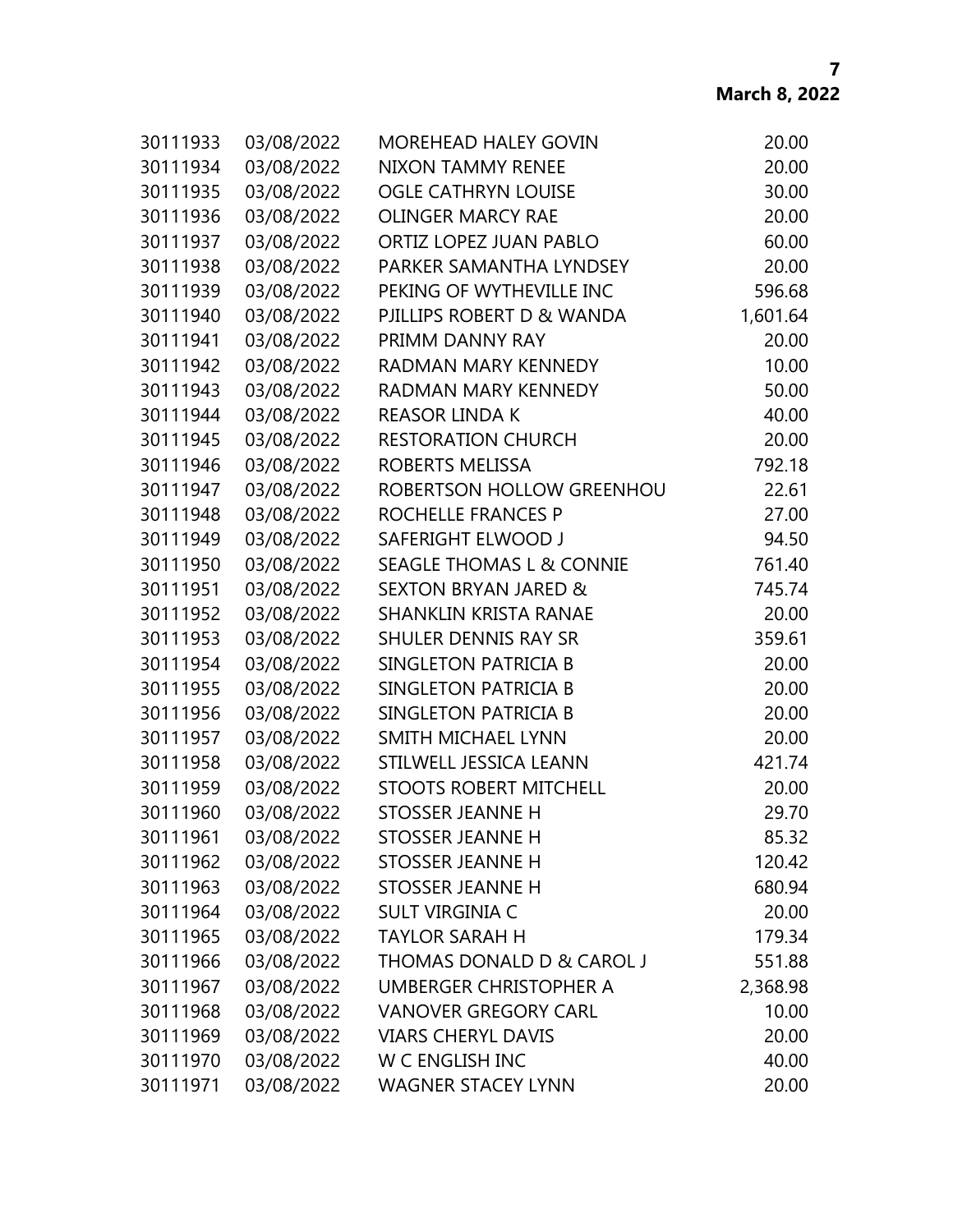| 30111972 | 03/08/2022 | <b>WALTERS SHARON A</b>          | 20.00      |
|----------|------------|----------------------------------|------------|
| 30111973 | 03/08/2022 | <b>WARD JERRY</b>                | 19.98      |
| 30111974 | 03/08/2022 | <b>WARDEN LISA LYNN</b>          | 20.00      |
| 30111975 | 03/08/2022 | <b>WARDEN LISA LYNN</b>          | 20.00      |
| 30111976 | 03/08/2022 | <b>WILDER ALAN COLE</b>          | 63.77      |
| 30111977 | 03/08/2022 | <b>WINGO SARAH E</b>             | 172.80     |
| 30111978 | 03/08/2022 | <b>WOLFORD BRANDON LEE</b>       | 470.00     |
| 30111979 | 03/08/2022 | WYGAL JR WILLIAM JENNINGS        | 153.79     |
| 30111980 | 03/08/2022 | YATES JOSHUA STEVEN              | 81.00      |
| 30111981 | 03/08/2022 | ALL SAFE INDUSTRIES INC          | 2,121.35   |
| 30111982 | 03/08/2022 | ALPHA & OMEGA REPAR SERVI        | 603.08     |
| 30111983 | 03/08/2022 | <b>AMAZON</b>                    | 1,326.62   |
| 30111984 | 03/08/2022 | APPALACHIAN JUVENILE COMM        | 7,700.00   |
| 30111985 | 03/08/2022 | ASSOC OF DISTRICT COURT J        | 60.00      |
| 30111986 | 03/08/2022 | <b>BARREN SPRINGS VOL FIRE D</b> | 2,255.58   |
| 30111987 | 03/08/2022 | <b>BKT UNIFORMS</b>              | 1,218.74   |
| 30111988 | 03/08/2022 | BLUE RIDGE ANALYTICAL, LL        | 1,504.00   |
| 30111989 | 03/08/2022 | <b>BRENNTAG MID-SOUTH INC</b>    | 3,024.22   |
| 30111990 | 03/08/2022 | <b>BUSINESS CARD</b>             | 10,813.22  |
| 30111991 | 03/08/2022 | <b>BUSINESS INFORMATION SYST</b> | 63.19      |
| 30111992 | 03/08/2022 | <b>CAVALIER SUPPLY CO</b>        | 760.95     |
| 30111993 | 03/08/2022 | <b>CITIZENS TELEPHONE COOP</b>   | 979.95     |
| 30111994 | 03/08/2022 | <b>COLT W. SIMMONS CONSTRUCT</b> | 48,600.00  |
| 30111995 | 03/08/2022 | <b>COMPLETE TRUCK SERVICE IN</b> | 576.25     |
| 30111996 | 03/08/2022 | <b>DALY COMPUTERS</b>            | 275.00     |
| 30111997 | 03/08/2022 | <b>DISTRICT THREE</b>            | 3,890.00   |
| 30111998 | 03/08/2022 | <b>DUKE'S PRINTING</b>           | 52.00      |
| 30111999 | 03/08/2022 | <b>F&amp;R ELECTRIC INC</b>      | 16,260.00  |
| 30112000 | 03/08/2022 | <b>FERGUSON ENTERPRISES #5</b>   | 232,405.52 |
| 30112001 | 03/08/2022 | FIRE RESCUE AND TACTICAL         | 137.94     |
| 30112002 | 03/08/2022 | FP MAILING SOLUTIONS             | 2,000.00   |
| 30112003 | 03/08/2022 | <b>GALLS</b>                     | 1,078.92   |
| 30112004 | 03/08/2022 | <b>GENUINE PARTS COMPANY</b>     | 29.38      |
| 30112005 | 03/08/2022 | <b>GREATAMERICA FINANCIAL SE</b> | 179.00     |
| 30112006 | 03/08/2022 | <b>GRUBB FUNERAL HOME</b>        | 1,137.00   |
| 30112007 | 03/08/2022 | <b>HUFF FORD</b>                 | 368.51     |
| 30112008 | 03/08/2022 | <b>HURT &amp; PROFFITT INC</b>   | 535.50     |
| 30112009 | 03/08/2022 | <b>IRVIN CONSTRUCTION SERVIC</b> | 1,850.00   |
| 30112010 | 03/08/2022 | <b>IVANHOE FIRE DEPT</b>         | 4,959.19   |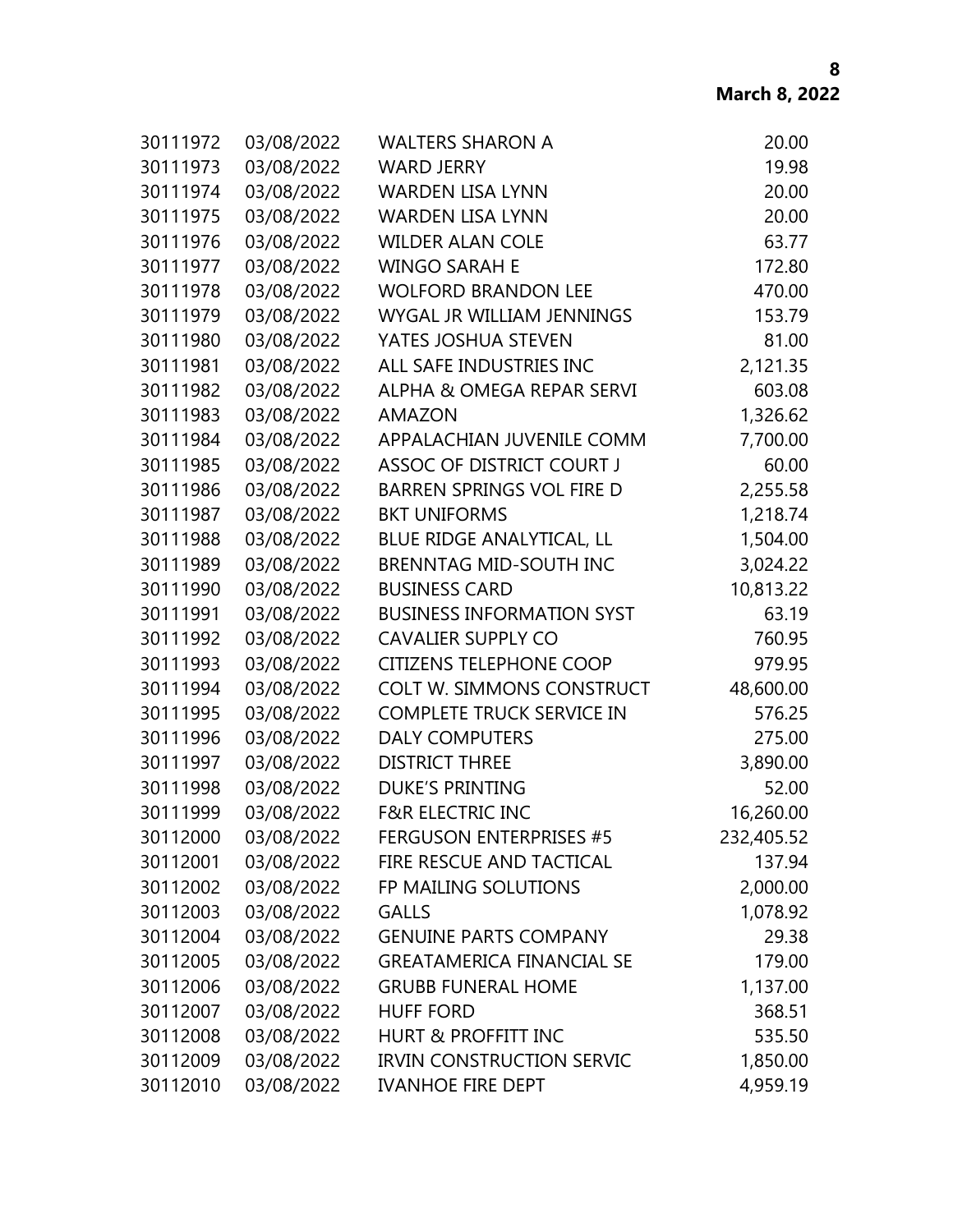| 30112011                             | 03/08/2022 | JOINT PUBLIC SERVICE AUTH            | 36,981.32 |
|--------------------------------------|------------|--------------------------------------|-----------|
| 30112012                             | 03/08/2022 | <b>KC AUTOMOTIVE</b>                 | 571.37    |
| 30112013                             | 03/08/2022 | <b>LANE GROUP</b>                    | 6,000.00  |
| 30112014                             | 03/08/2022 | LOWE'S                               | 335.42    |
| 30112015                             | 03/08/2022 | <b>MANSFIELD OIL CO</b>              | 17,646.19 |
| 30112016                             | 03/08/2022 | MAX MEADOWS FIRE DEPT                | 3,473.15  |
| 30112017                             | 03/08/2022 | MOBILE COMMUNICATIONS AME            | 525.00    |
| 30112018                             | 03/08/2022 | <b>QUADIENT FINANCE USA, INC</b>     | 1,145.47  |
| 30112019                             | 03/08/2022 | <b>TYLER HARRINGTON</b>              | 99.79     |
| 30112020                             | 03/08/2022 | <b>TYLER HARRINGTON</b>              | 113.28    |
| 30112021                             | 03/08/2022 | <b>ZACHARY JONES</b>                 | 80.00     |
| 30112022                             | 03/08/2022 | <b>PAPER CLIP</b>                    | 3,286.17  |
| 30112023                             | 03/08/2022 | THE PAPER CLIP                       | 100.00    |
| 30112024                             | 03/08/2022 | PAPER CLIP / 2                       | 1,393.90  |
| 30112025                             | 03/08/2022 | PROTECT YOUTH SPORTS                 | 35.90     |
| 30112026                             | 03/08/2022 | SPEEDWELL FIRE DEPT                  | 1,535.23  |
| 30112027                             | 03/08/2022 | STATE ELECTRIC SUPPLY CO             | 522.42    |
| 30112028                             | 03/08/2022 | STEVE'S AUTO SALES & REPA            | 50.00     |
| 30112029                             | 03/08/2022 | STRAIGHT ARROW TRANSMISSI            | 506.74    |
| 30112030                             | 03/08/2022 | <b>TESSCO INC</b>                    | 308.71    |
| 30112031                             | 03/08/2022 | <b>THOMPSON TIRE</b>                 | 1,137.83  |
| 30112032                             | 03/08/2022 | <b>TRANSUNION RISK &amp; ALTERNA</b> | 75.00     |
| 30112033                             | 03/08/2022 | TREASURER OF VIRGINIA                | 1,782.20  |
| 30112034                             | 03/08/2022 | TREASURERS' ASSOC OF VA              | 150.00    |
| 30112035                             | 03/08/2022 | TRI CITIES/SW VA REGIONAL            | 1,505.36  |
| 30112036                             | 03/08/2022 | <b>UNIFIRST CORP</b>                 | 118.88    |
| 30112037                             | 03/08/2022 | UNIVERSITY OF VIRGINIA               | 375.00    |
| 30112038                             | 03/08/2022 | <b>USA BLUE BOOK</b>                 | 856.15    |
| 30112039                             | 03/08/2022 | <b>V&amp;M RECYCLING</b>             | 88,025.71 |
| 30112040                             | 03/08/2022 | <b>VIRGINIA LAWYERS WEEKLY</b>       | 184.50    |
| 30112041                             | 03/08/2022 | <b>VITA</b>                          | 165.30    |
| 30112042                             | 03/08/2022 | <b>VUPS</b>                          | 45.15     |
| 30112043                             | 03/08/2022 | WYTHE CO HEALTH DEPT                 | 220.83    |
| 30112044                             | 03/08/2022 | WYTHE CO WATER & WASTEWAT            | 311.36    |
| 30112045                             | 03/08/2022 | WYTHE TIRE AND MUFFLER               | 45.00     |
| 30112046                             | 03/08/2022 | <b>WYTHEVILLE OFFICE SUPPLY</b>      | 263.33    |
| 30112047                             | 03/08/2022 | <b>XEROX</b>                         | 21.57     |
| <b>TOTAL EXPENDITURES 03/08/2022</b> |            | \$562,053.27                         |           |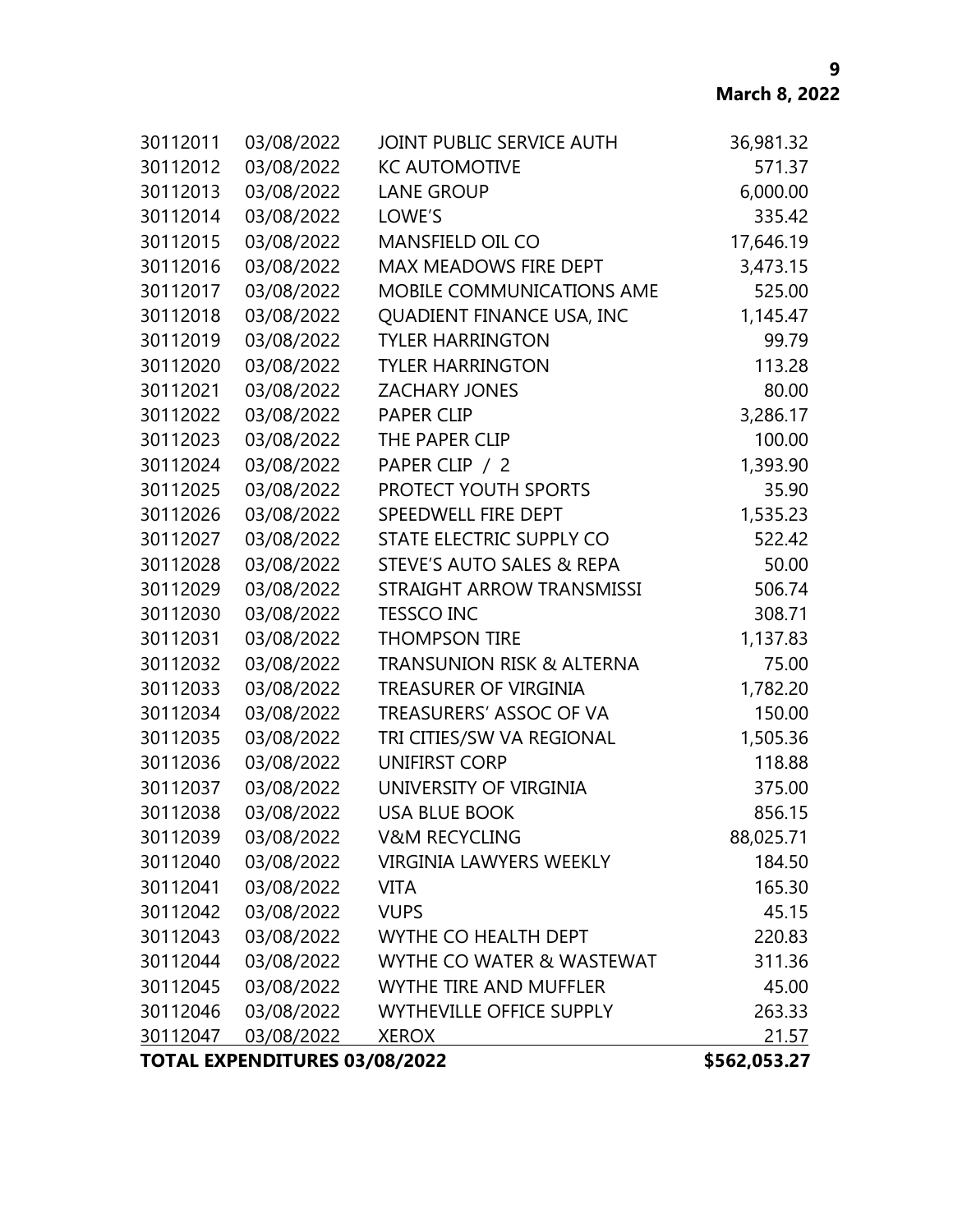#### **TOTAL EXPENDITURES APPROVED 03/08/2022 \$581,675.54**

Supervisor Burnett seconded the motion and the roll call vote was as follows:

- AYES: Brian W. Vaught Jesse R. Burnett Rolland R. Cook B. G. "Gene" Horney, Jr. Ryan M. Lawson Stacy A. Terry James D. "Jamie" Smith
- NAYS: None

### **MINUTES OF PREVIOUS MEETING**

The Board was presented with the February 22, 2022 minutes for approval.

Vice Chair Lawson made a motion, seconded by Supervisor Cook, to approve the February 22, 2022 minutes as presented.

The roll call vote was as follows:

- AYES: Brian W. Vaught Jesse R. Burnett Rolland R. Cook B. G. "Gene" Horney, Jr. Ryan M. Lawson Stacy A. Terry James D. "Jamie" Smith
- NAYS: None

# **LOAN AGREEMENTS AND AUTHORIZING RESOLUTIONS**

1. Water and Sewer Facilities Project – Mr. Bear stated that a public hearing was previously held so these resolutions are the next step.

Mr. Rose of Davenport & Company acknowledged the very positive results Mr. Kooch presented at the last Board meeting. However, Mr. Rose wanted to update the Board of the actual savings previously estimated to be \$869,718. The final numbers are in and the County will actually be saving \$910,554. There are two separate resolutions; one for short-term 3-year line through Key Government Finance  $\textcircled{a}$  1.86% (closing March 15<sup>th</sup>) and the other is for the schools new money and refunding through Webster Bank (closing March 30<sup>th</sup>).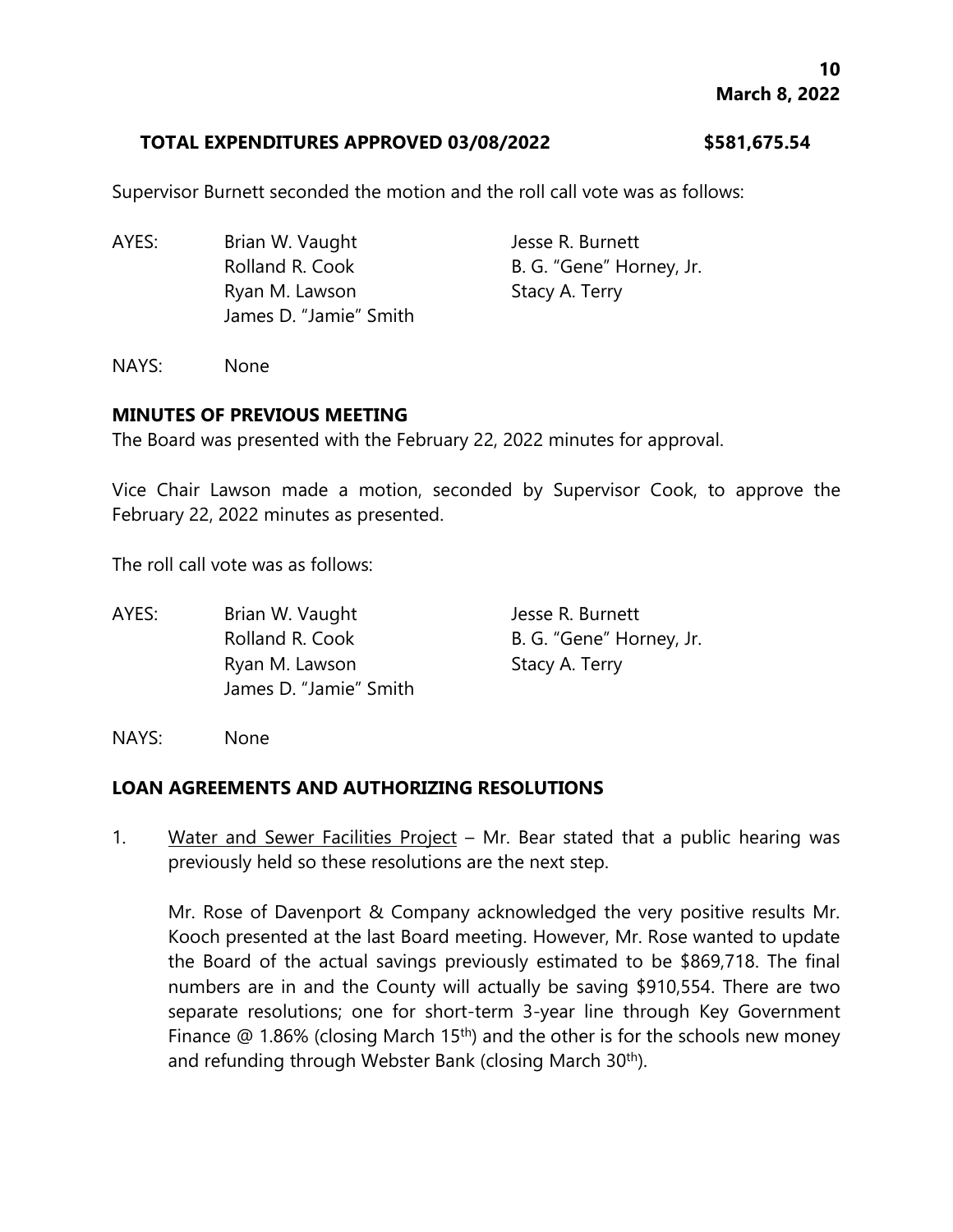Supervisor Cook made a motion, seconded by Supervisor Smith, to approve the Resolution authorizing bonds and note for the Water and Sewer Facilities project, principal amount not to exceed \$6M.

The roll call vote was as follows:

AYES: Brian W. Vaught Jesse R. Burnett Ryan M. Lawson B. G. "Gene" Horney, Jr. Rolland R. Cook Stacy A. Terry James D. "Jamie" Smith

NAYS: None

2. School and Refunding Bond – Supervisor Smith made a motion, seconded by Supervisor Terry, to approve the Resolution authorizing issuance of bonds (principal not to exceed \$12.115M) and refunding of bonds for the school facilities.

The roll call vote was as follows:

AYES: Brian W. Vaught Jesse R. Burnett Ryan M. Lawson B. G. "Gene" Horney, Jr. Rolland R. Cook Stacy A. Terry James D. "Jamie" Smith

NAYS: None

Mr. Bear suggested another motion allowing staff to execute the required documentation.

Supervisor Smith made a motion, seconded by Supervisor Terry, to authorize County staff to sign the necessary documents.

The roll call vote was as follows:

AYES: Brian W. Vaught Jesse R. Burnett Rolland R. Cook B. G. "Gene" Horney, Jr. Ryan M. Lawson Stacy A. Terry James D. "Jamie" Smith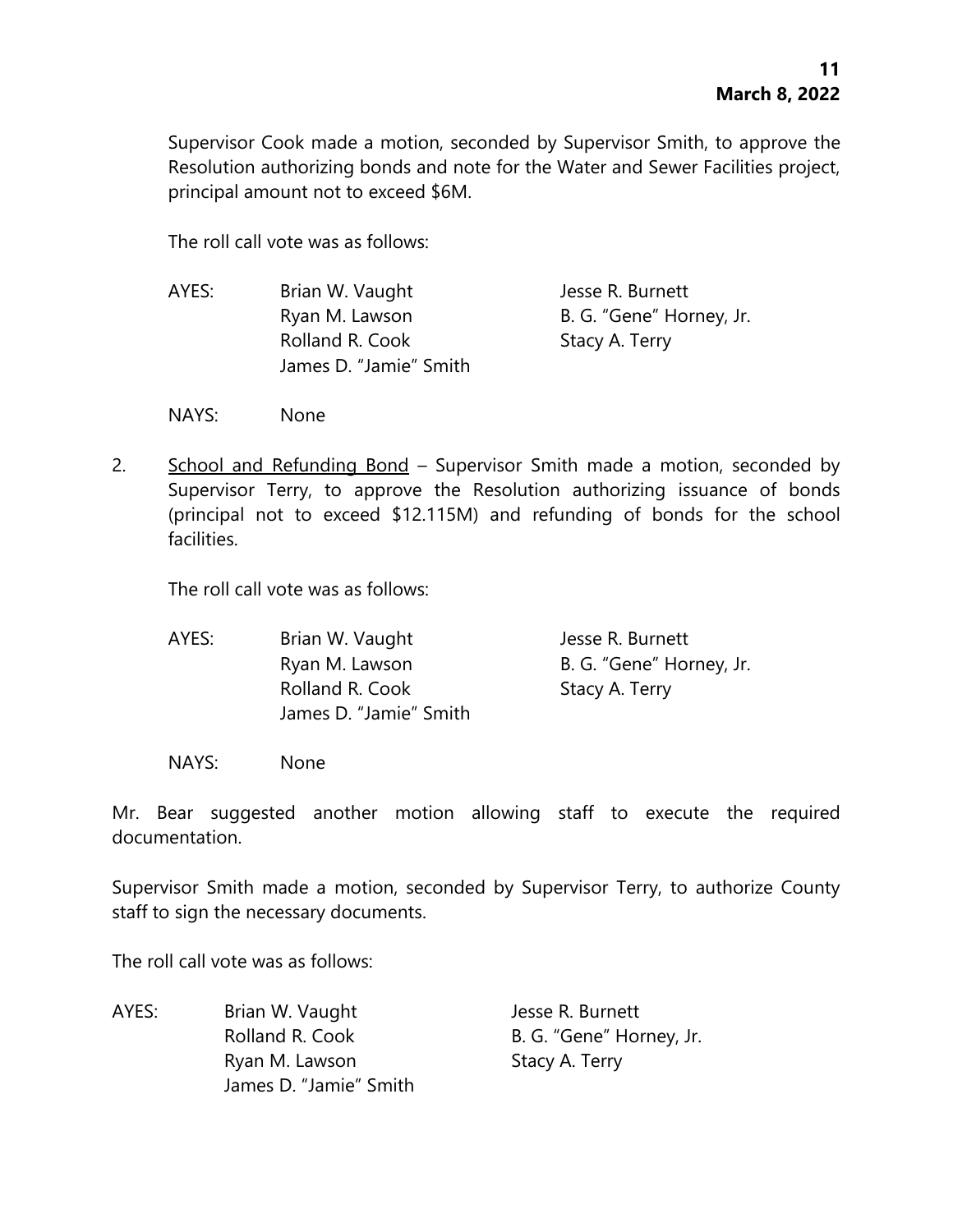NAYS: None

#### **ENGINEERING AGREEMENTS**

1. Barrett Mill – Mr. Bear explained this agreement is with Peed & Bortz who completed the PER for the Barrett Mill Road project. Currently, Rural Development appears to be a loan grant opportunity but all other opportunities are being considered as there is ample Federal and State money available. This agreement authorizes Peed & Bortz to proceed with doing the full engineering design and to assist the County in securing funding sources.

Supervisor Horney made a motion, seconded by Supervisor Cook, to approve Peed & Bortz Engineering Agreement for Barrett Mill Road project.

The roll call vote was as follows:

- AYES: Brian W. Vaught Jesse R. Burnett Ryan M. Lawson B. G. "Gene" Horney, Jr. Rolland R. Cook Stacy A. Terry James D. "Jamie" Smith
- NAYS: None
- 2. Lots Gap Amendment Mr. Bear said that Thrasher previously did a PER for Lots Gap water tank project. The County advertised for full engineering services and interviews were conducted last week. Staff recommend Amendment 1 to the Engineering Agreement with Thrasher to provide design and engineering services for the project.

Supervisor Smith made a motion, seconded by Supervisor Terry, to approve Thrasher Engineering Agreement, Amendment 1, for Lots Gap Tank project and authorize County staff to sign necessary documents.

Supervisor Cook asked if the Town of Wytheville is paying the bulk of this.

Mr. Bear replied that the Town is paying 80% of the total estimated cost of \$5.4M and the County has \$2.5M in DHCD grant money available.

The roll call vote was as follows: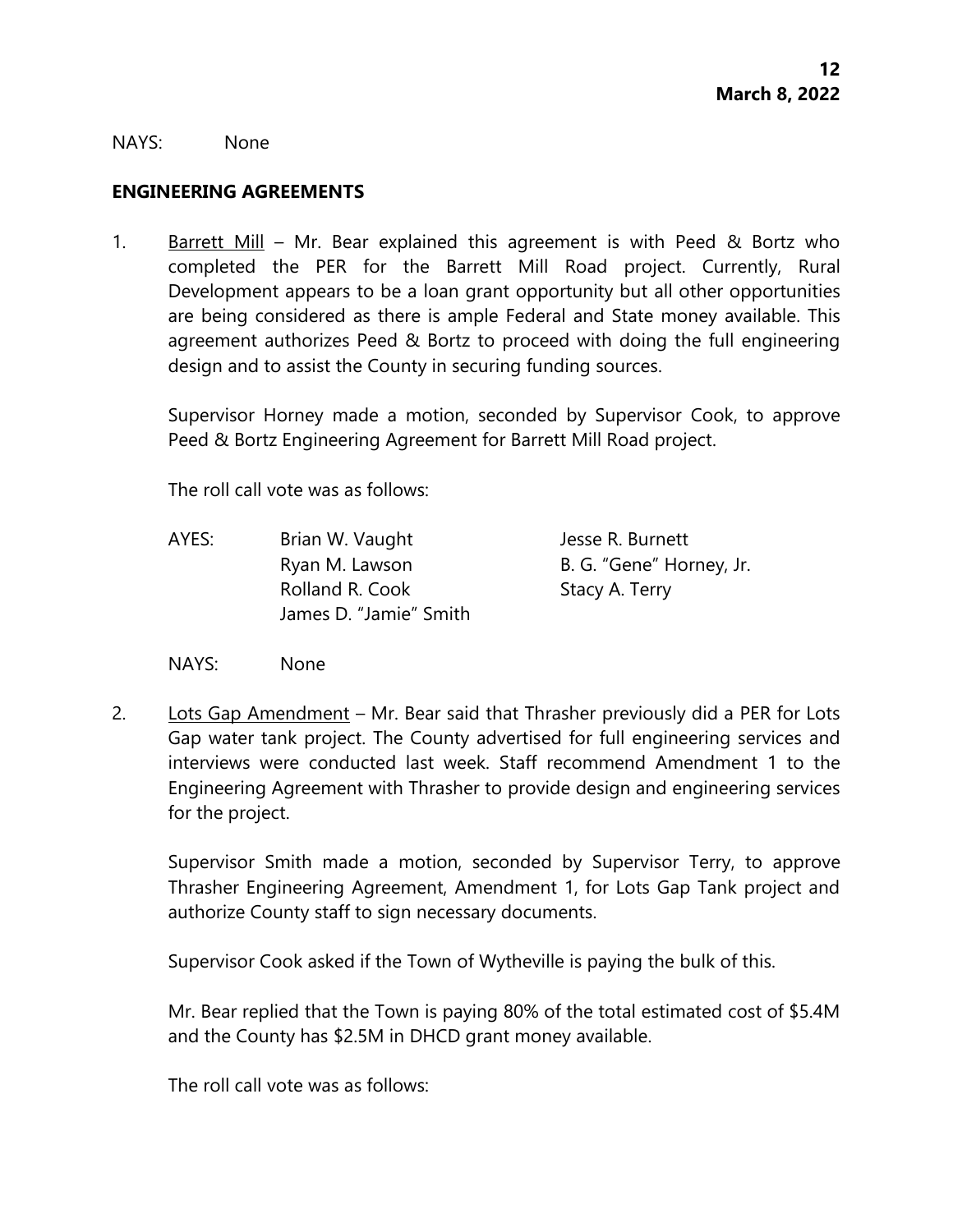AYES: Brian W. Vaught Jesse R. Burnett Rolland R. Cook Stacy A. Terry James D. "Jamie" Smith

Ryan M. Lawson B. G. "Gene" Horney, Jr.

NAYS: None

3. Fort Chiswell WWTP Amendment – Mr. Bear said Thrasher also did the PER for potential funding sources for the WWTP project. The County advertised for services and conducted interviews last week. Staff recommend amending the agreement with Thrasher to provide full engineering services that will expand the plant from 1.25M gallons to at least 2.5M gallons.

Supervisor Terry made a motion, seconded by Vice Chair Lawson, to approve Thrasher Engineering Agreement, Amendment 1, for Fort Chiswell WWTP project.

The roll call vote was as follows:

AYES: Brian W. Vaught Jesse R. Burnett Ryan M. Lawson B. G. "Gene" Horney, Jr. Rolland R. Cook Stacy A. Terry James D. "Jamie" Smith

NAYS: None

#### **BLUE STAR AND STS AGREEMENTS**

Mr. Bear emailed the Board a draft agreement which he, Mr. Manley and counsel reviewed today. Some revisions are being made and the JIDA Board should be voting on this later in the week. Mr. Bear requests discussing this and the STS Agreement in closed session with legal counsel, and that action can be taken next week when the Board reconvenes for budget work sessions.

#### **SHERIFF'S REPORT**

Sheriff Foster commented that his office only has \$2,900 left in fuel funds for the remainder of the fiscal year. So far this fiscal year, his office has spent \$64,506 in fuel costs requiring them to move approximately \$30k into 3102 line item to compensate. The Sheriff said that the mental health transports as well as juvenile transports, are putting a big dent in their fuel costs, sometimes transporting to facilities four hours away.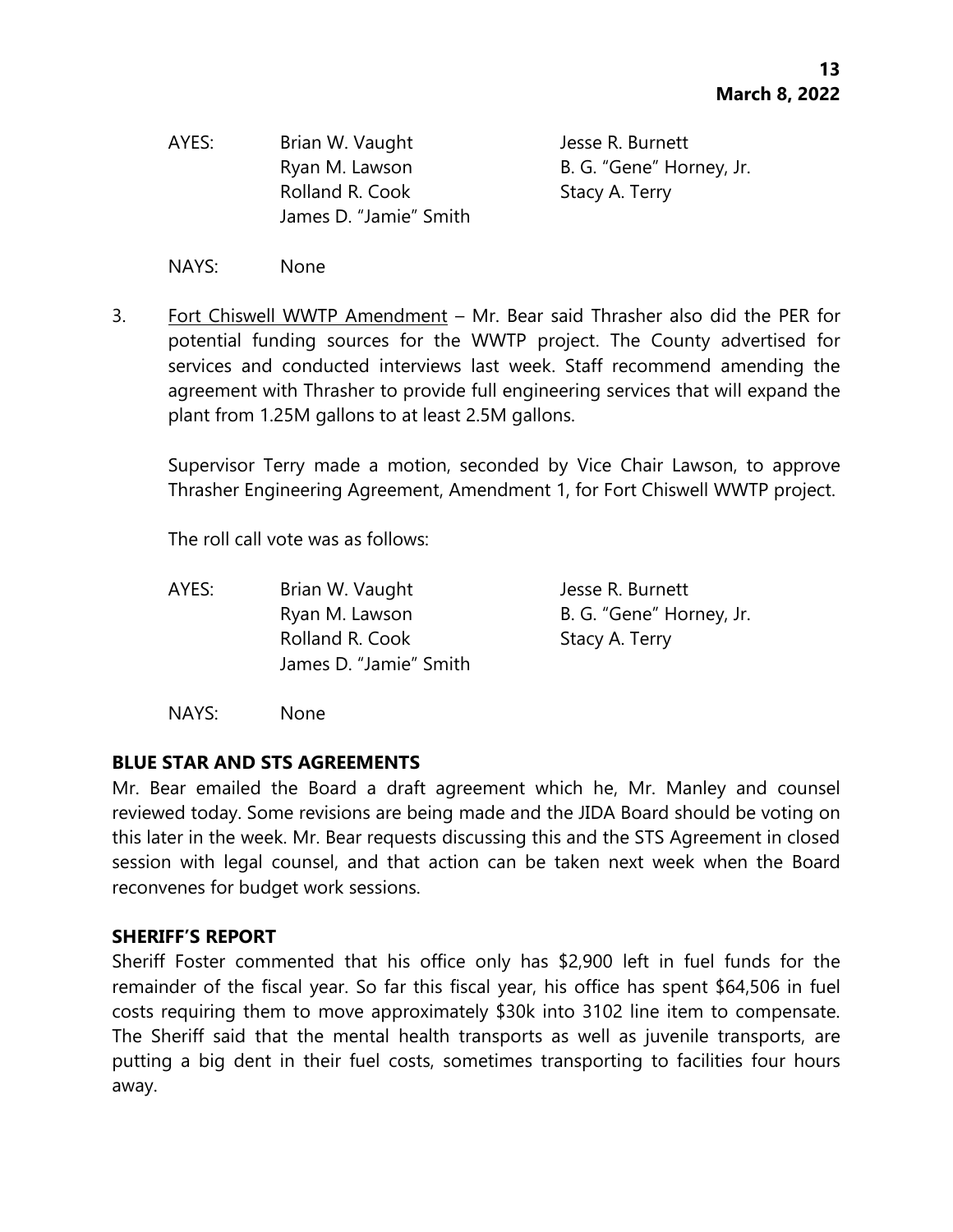Mr. Bear suggested that staff meet with the Sheriff to review the full budget, and when the Board reconvenes next week, action can be taken at that time.

# **PROJECT UPDATE**

Mr. Bear mentioned that projects are moving along quickly with respect to Blue Star. The engineering firm is currently reviewing the bids received today for pumps (total estimated cost for pumps and controls ~300k). The County will go with the lowest bidder unless the Board objects. As soon as the engineers give the okay, Mr. Bear will go ahead and order the pumps (16-18 week lead time).

Mr. Bear said today was the pre-bid on the sewer and 12 contractors attended, reviewed the plans, and visited the site. Also today was the pre-bid on the rail in which 4-5 contractors attended. Both bids are due March 17<sup>th</sup> and will be awarded March 22<sup>nd</sup>.

Blue Star has a lot of equipment out on Lot 24 in preparation for the foundation work.

# **ECONOMIC DEVELOPMENT COMMITTEE**

Supervisor Cook made a motion, as recommended by the Economic Development Committee, to approve the Tobacco Region Opportunity Fund Performance Agreement with Klockner Pentaplast of America, Inc. and to authorize the Chair to sign.

The roll call vote on the motion was as follows:

AYES: Brian W. Vaught Jesse R. Burnett Rolland R. Cook B. G. "Gene" Horney, Jr. Ryan M. Lawson Stacy A. Terry James D. "Jamie" Smith

NAYS: None

#### **FIRE & RESCUE COMMITTEE**

Vice Chair Lawson made a motion, as recommended by the Fire and Rescue Committee, to amend and appropriate \$600 to the Lead Mines Rescue Squad to 32031-461200 (Repairs and Maintenance Supplies) for reinstallation of water line to the LMRS building on the Jackson Memorial property.

Mr. Bear commented that the previous water line has been damaged for years and not used by the school - this will be a new connection for the rescue squad building.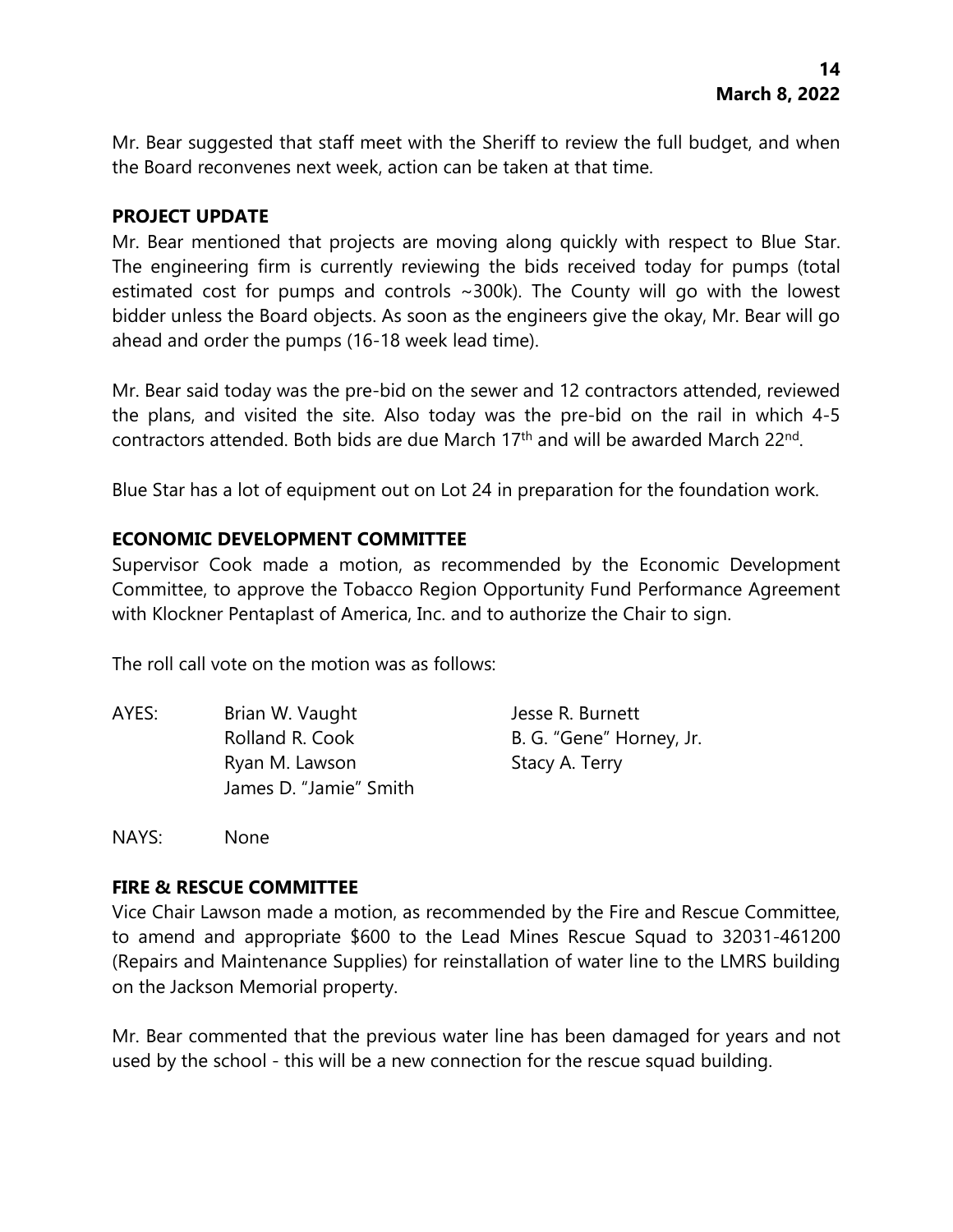The roll call vote on the motion was as follows:

AYES: Brian W. Vaught Jesse R. Burnett Rolland R. Cook B. G. "Gene" Horney, Jr. Ryan M. Lawson Stacy A. Terry James D. "Jamie" Smith

NAYS: None

### **SUPERVISORS' REPORTS**

- 1. Convenience Center on Route 52 Supervisor Cook was pleased to report that the issue at the Convenience Center on Rout 52 has been taken care of.
- 2. Cannery Supervisor Burnett has received an inquiry about the Cannery so he wanted the County to know of that interest.
- 3. Route 94 Drainage Issue Supervisor Smith said the residents wanted him to convey their thanks to VDOT for their prompt attention.
- 4. Broadband Supervisor Horney was contacted by a resident regarding the internet installation in Speedwell. Apparently, there was an issue with Point Broadband putting up a line on an AEP pole. When the resident reached out to AEP, the resident was told that Point Broadband doesn't have the authority to install anything on AEP poles.

Mr. Bear responded that the County will contact Point Broadband for clarification. Typically, he said, the internet companies get all their easements/approvals prior to starting work. The resident likely received incorrect information from AEP.

5. Convenience Centers Paving – Chair Vaught was asked about paving at the Convenience Centers, specifically, the one in Speedwell. The Chair added that Apple House is not paved either and is a mess.

Mr. Bear believes that Mr. Bowers has three centers in next year's budget for paving; and if he has any available money in this year's budget, he will seek to use that for paving.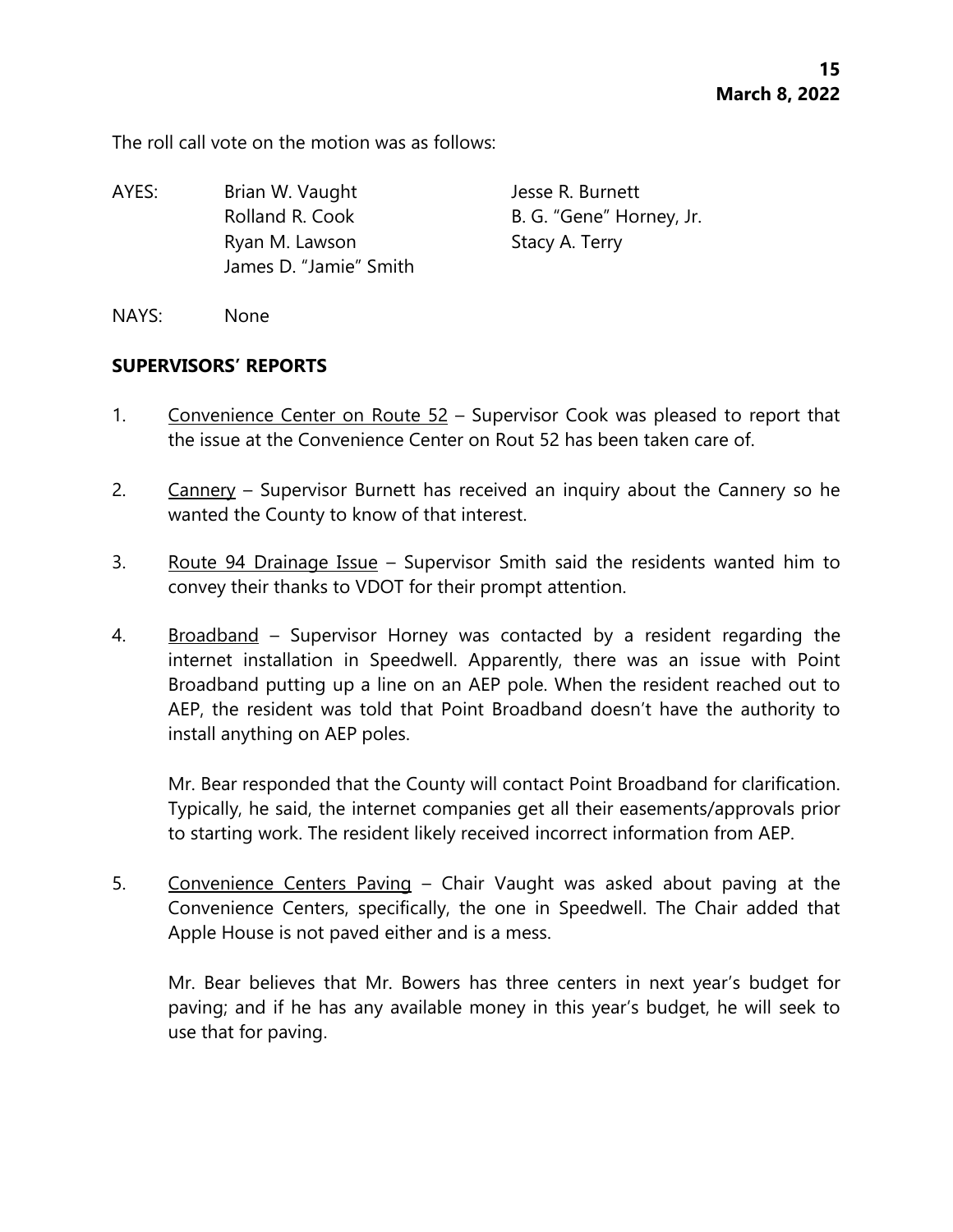### **CLOSED MEETING**

Supervisor Terry made a motion, seconded by Supervisor Smith, to enter into Closed Meeting under Code of Virginia Section 2.2-3711.A.1 – Discussion of Personnel Matters (Personnel Performance Reviews), and Section 2.2-3711.A.8 – Consultation with Legal Counsel (Agreements with STS, Blue Star and APEX Lease).

The roll call vote on the motion was as follows:

| AYES: | Brian W. Vaught        | Jesse R. Burnett         |
|-------|------------------------|--------------------------|
|       | Rolland R. Cook        | B. G. "Gene" Horney, Jr. |
|       | Ryan M. Lawson         | Stacy A. Terry           |
|       | James D. "Jamie" Smith |                          |

NAYS: None

Supervisor Terry made a motion, seconded by Supervisor Cook, to return to open meeting.

The vote on the motion was unanimous.

Upon returning to open meeting, Supervisor Terry made a motion, seconded by Supervisor Smith, to adopt the following Resolution certifying the business conducted in closed meeting as follows:

# **RESOLUTION CERTIFICATION OF CLOSED MEETING**

**WHEREAS,** the Wythe County Board of Supervisors has convened a closed meeting on this date pursuant to an affirmative recorded vote and in accordance with the provisions of the Virginia Freedom of Information Act; and,

**WHEREAS,** Section 2.2-3712 of the Code of Virginia requires a certification by the Wythe County Board of Supervisors that such meeting was conducted in conformity with Virginia law; and,

**NOW, THEREFORE, BE IT RESOLVED** that the Wythe County Board of Supervisors hereby certifies that, to the best of each member's knowledge, (i) only public business matters lawfully exempted from open meeting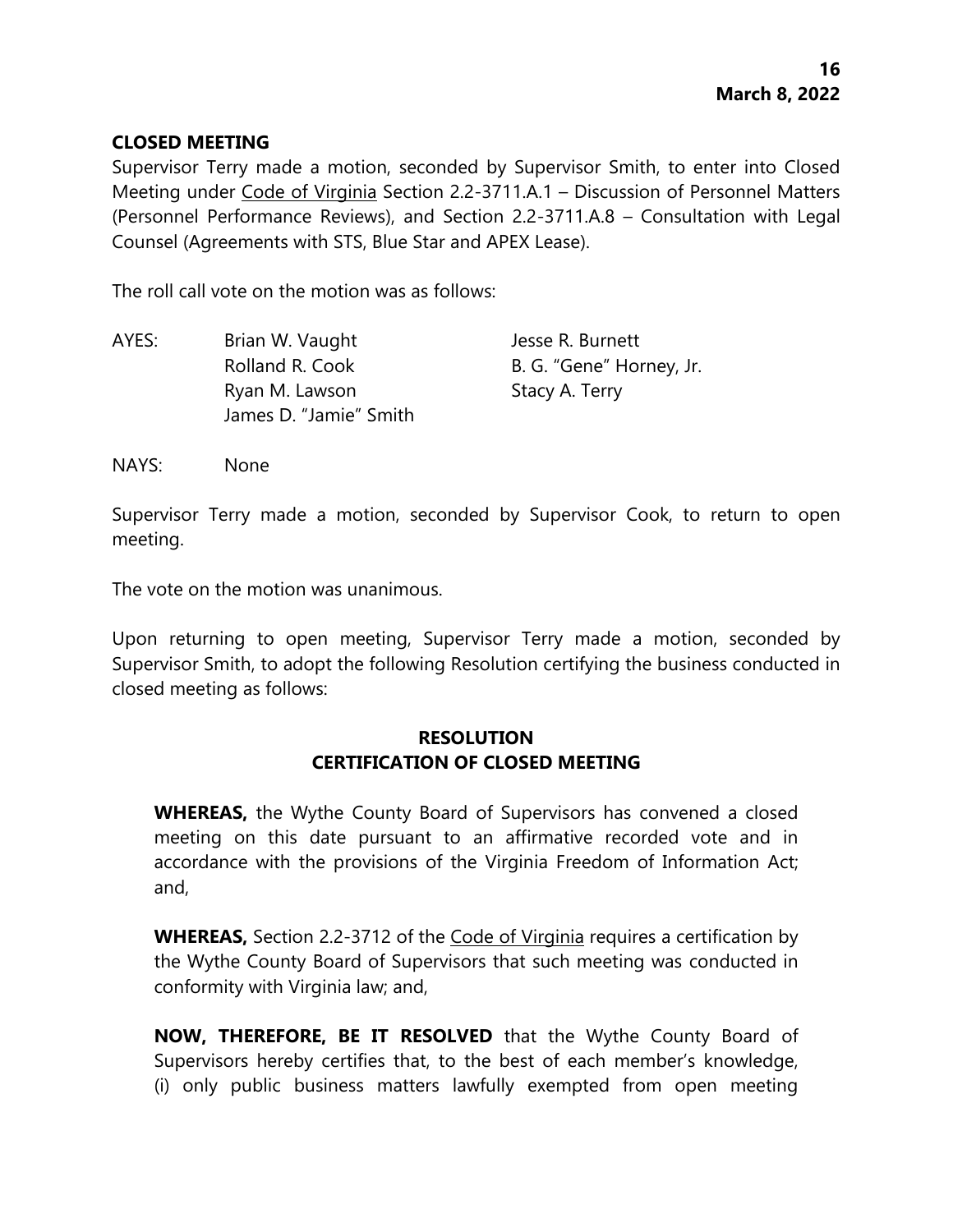requirements by Virginia law were discussed in the closed meeting to which this certification resolution applies, and (ii) only such public business matters as were identified in the motion convening the closed meeting were heard, discussed, or considered by the Wythe County Board of Supervisors.

The roll call vote on the motion was as follows:

| AYES: | Brian W. Vaught        | Jesse R. Burnett         |
|-------|------------------------|--------------------------|
|       | Rolland R. Cook        | B. G. "Gene" Horney, Jr. |
|       | Ryan M. Lawson         | Stacy A. Terry           |
|       | James D. "Jamie" Smith |                          |

NAYS: None

#### **RECESS**

The Board recessed until Monday, March 14, 2022 at 8:30 a.m. for Budget Work Sessions.

# **RECONVENE**

The Board reconvened on Monday, March 14, 2022 at 8:30 a.m.

# **MEMBERS PRESENT:**

Brian W. Vaught, Chair **Jesse R. Burnett** Ryan M. Lawson, Vice Chair **James D. "Jamie"** Smith Rolland R. Cook Stacy A. Terry B. G. "Gene" Horney, Jr.

# **STAFF PRESENT:**

Stephen D. Bear, County Administrator Matt Hankins, Assistant County Administrator Elizabeth Sweeney Delp, Public Information Officer Regina Williams, Finance Director

# **BUDGET WORK SESSION**

The Board met with County departments and outside agencies for presentation of Fiscal Year 23 Budget funding requests.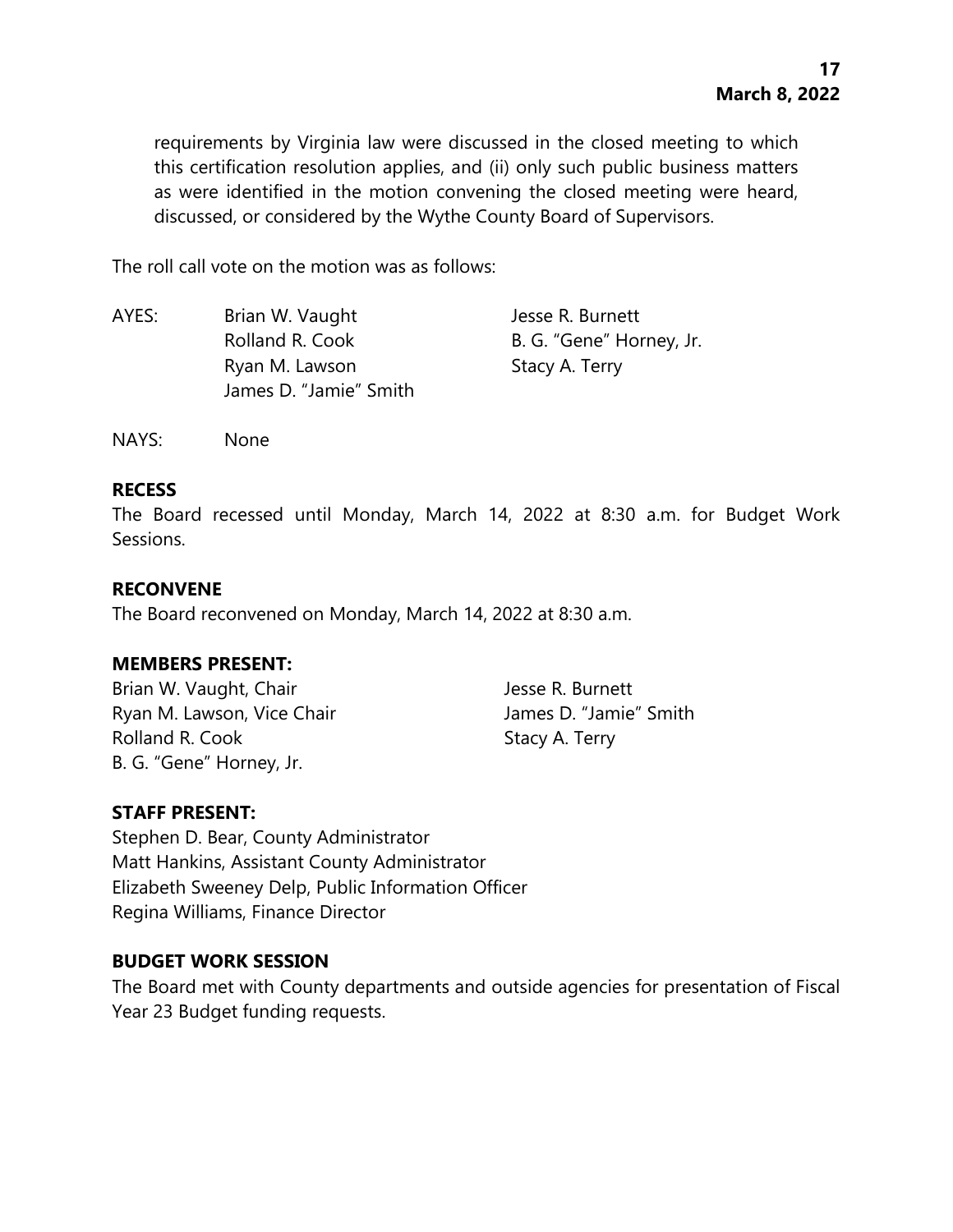# **STS PERFORMANCE AGREEMENT**

Supervisor Cook made a motion, seconded by Vice Chair Lawson, to approve STS North America Performance Agreement as presented.

The roll call vote on the motion was as follows:

| AYES: | Brian W. Vaught        | Jesse R. Burnett         |
|-------|------------------------|--------------------------|
|       | Rolland R. Cook        | B. G. "Gene" Horney, Jr. |
|       | Ryan M. Lawson         | Stacy A. Terry           |
|       | James D. "Jamie" Smith |                          |

NAYS: None

# **RECESS**

The Board recessed until Tuesday, March 15, 2022 at 8:30 a.m. for Budget Work Sessions.

# **RECONVENE**

The Board reconvened on Tuesday, March 15, 2022 at 8:30 a.m.

# **MEMBERS PRESENT:**

Brian W. Vaught, Chair **Jesse R. Burnett** Ryan M. Lawson, Vice Chair **James D. "Jamie"** Smith Rolland R. Cook Stacy A. Terry B. G. "Gene" Horney, Jr.

# **STAFF PRESENT:**

Stephen D. Bear, County Administrator Matt Hankins, Assistant County Administrator Elizabeth Sweeney Delp, Public Information Officer Regina Williams, Finance Director

# **BUDGET WORK SESSION**

The Board met with County departments and outside agencies for presentation of Fiscal Year 23 Budget funding requests.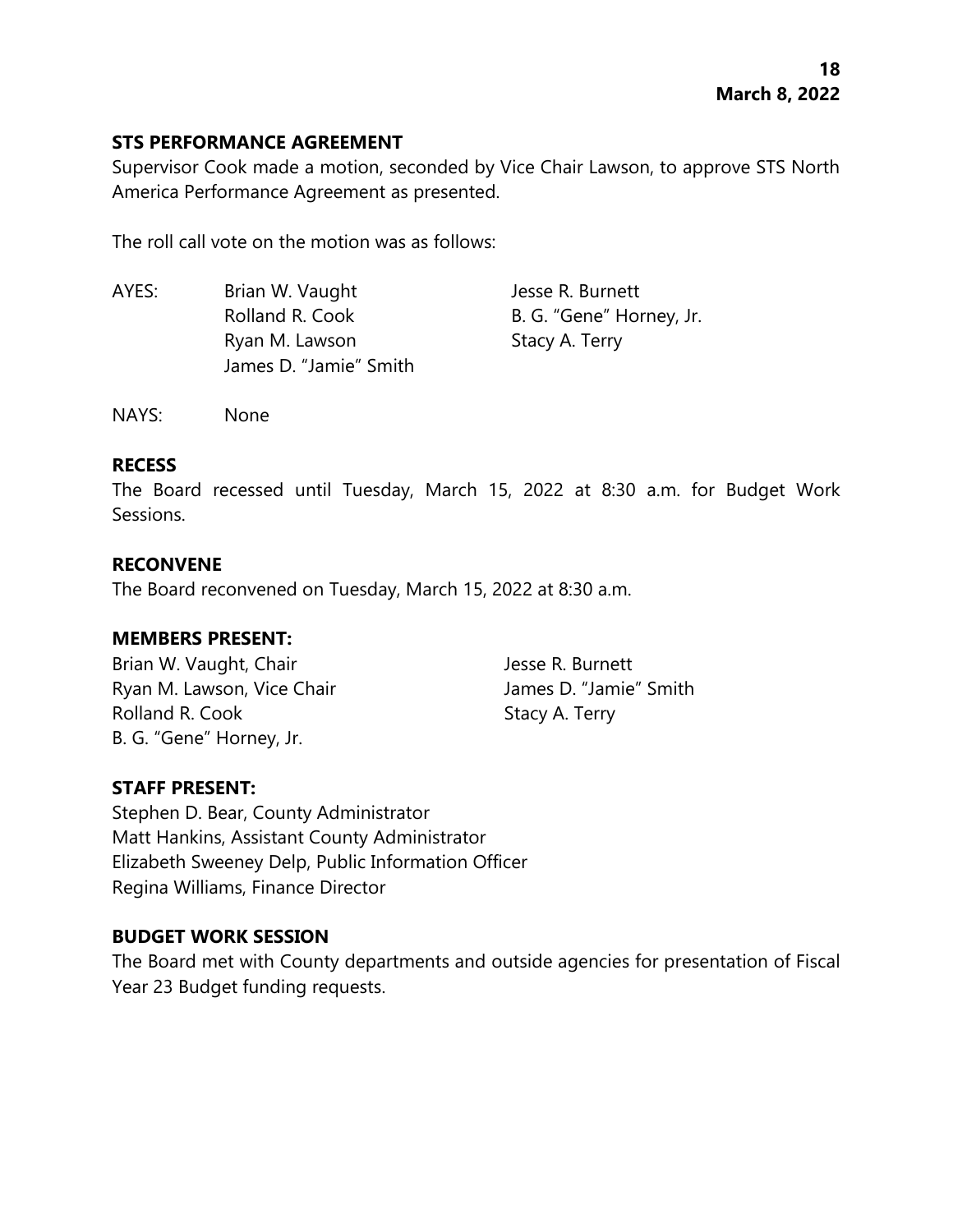# **COUNTY OFFICE BUILDING PROJECT**

Vice Chair Lawson made a motion, seconded by Supervisor Cook, to approve the transfer of \$350,000 from the Barren Springs Community Center Project to the County Office Building Project.

The roll call vote on the motion was as follows:

| AYES: | Brian W. Vaught        | Jesse R. Burnett         |
|-------|------------------------|--------------------------|
|       | Rolland R. Cook        | B. G. "Gene" Horney, Jr. |
|       | Ryan M. Lawson         | Stacy A. Terry           |
|       | James D. "Jamie" Smith |                          |

NAYS: None

# **CLOSED MEETING**

Supervisor Cook made a motion, seconded by Supervisor Smith, to enter into Closed Meeting under Code of Virginia Section 2.2-3711.A.1 – Discussion of Personnel Matters (911 Dispatch).

The roll call vote on the motion was as follows:

| AYES: | Brian W. Vaught        | Jesse R. Burnett         |
|-------|------------------------|--------------------------|
|       | Rolland R. Cook        | B. G. "Gene" Horney, Jr. |
|       | Ryan M. Lawson         | Stacy A. Terry           |
|       | James D. "Jamie" Smith |                          |

NAYS: None

Supervisor Cook made a motion, seconded by Vice Chair Lawson, to return to open meeting.

The roll call vote on the motion was as follows:

AYES: Brian W. Vaught Jesse R. Burnett Rolland R. Cook B. G. "Gene" Horney, Jr. Ryan M. Lawson Stacy A. Terry James D. "Jamie" Smith

NAYS: None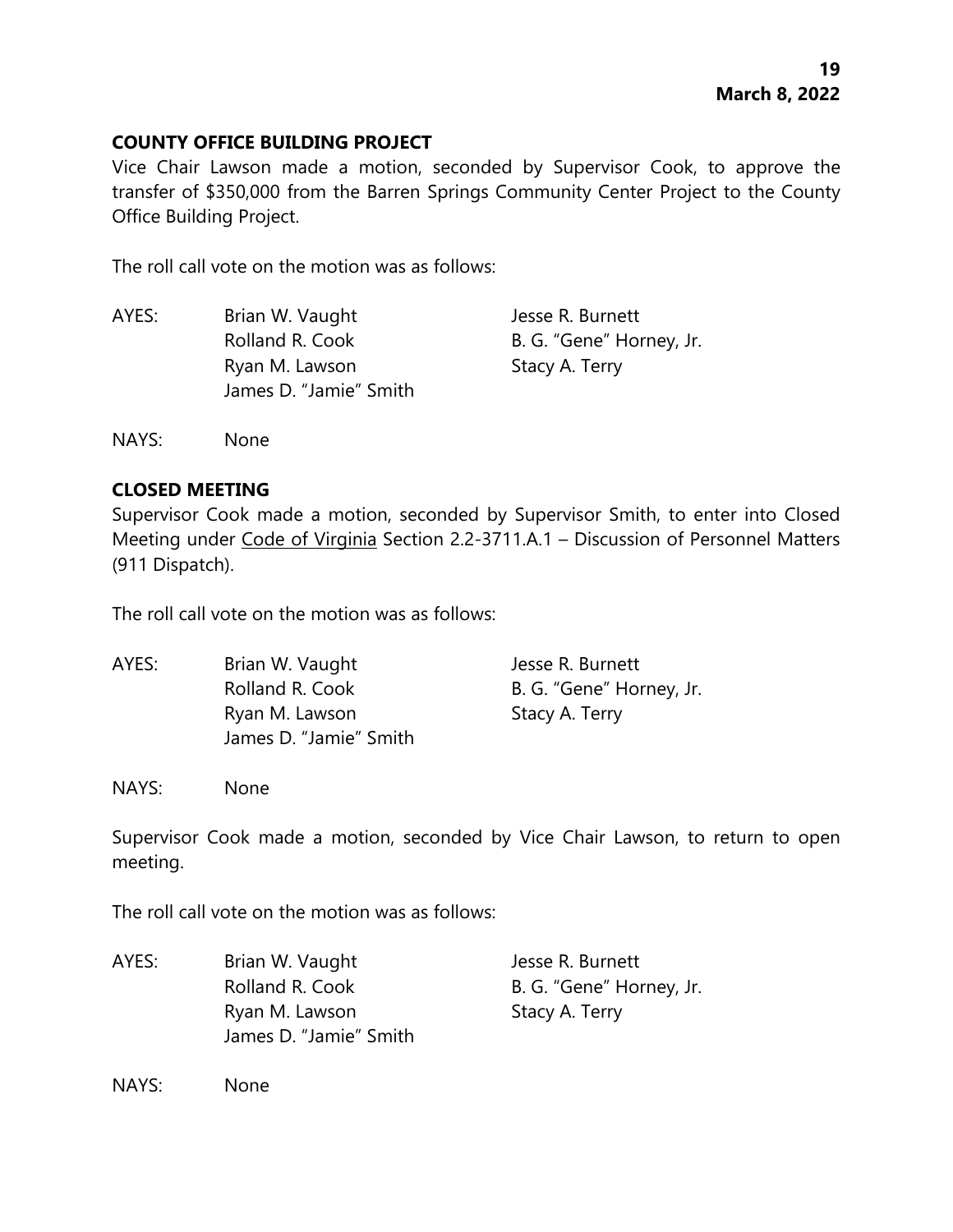Upon returning to open meeting, Supervisor Terry made a motion, seconded by Supervisor Horney, to adopt the following Resolution certifying the business conducted in closed meeting as follows:

# **RESOLUTION CERTIFICATION OF CLOSED MEETING**

**WHEREAS,** the Wythe County Board of Supervisors has convened a closed meeting on this date pursuant to an affirmative recorded vote and in accordance with the provisions of the Virginia Freedom of Information Act; and,

**WHEREAS,** Section 2.2-3712 of the Code of Virginia requires a certification by the Wythe County Board of Supervisors that such meeting was conducted in conformity with Virginia law; and,

**NOW, THEREFORE, BE IT RESOLVED** that the Wythe County Board of Supervisors hereby certifies that, to the best of each member's knowledge, (i) only public business matters lawfully exempted from open meeting requirements by Virginia law were discussed in the closed meeting to which this certification resolution applies, and (ii) only such public business matters as were identified in the motion convening the closed meeting were heard, discussed, or considered by the Wythe County Board of Supervisors.

The roll call vote on the motion was as follows:

| AYES: | Brian W. Vaught                          | Jesse R. Burnett         |
|-------|------------------------------------------|--------------------------|
|       | Rolland R. Cook                          | B. G. "Gene" Horney, Jr. |
|       | Ryan M. Lawson<br>James D. "Jamie" Smith | Stacy A. Terry           |

NAYS: None

#### **RECESS**

The Board recessed until Wednesday, March 16, 2022 at 8:30 a.m. for Budget Work Sessions.

#### **RECONVENE**

The Board reconvened on Wednesday, March 16, 2022 at 8:30 a.m.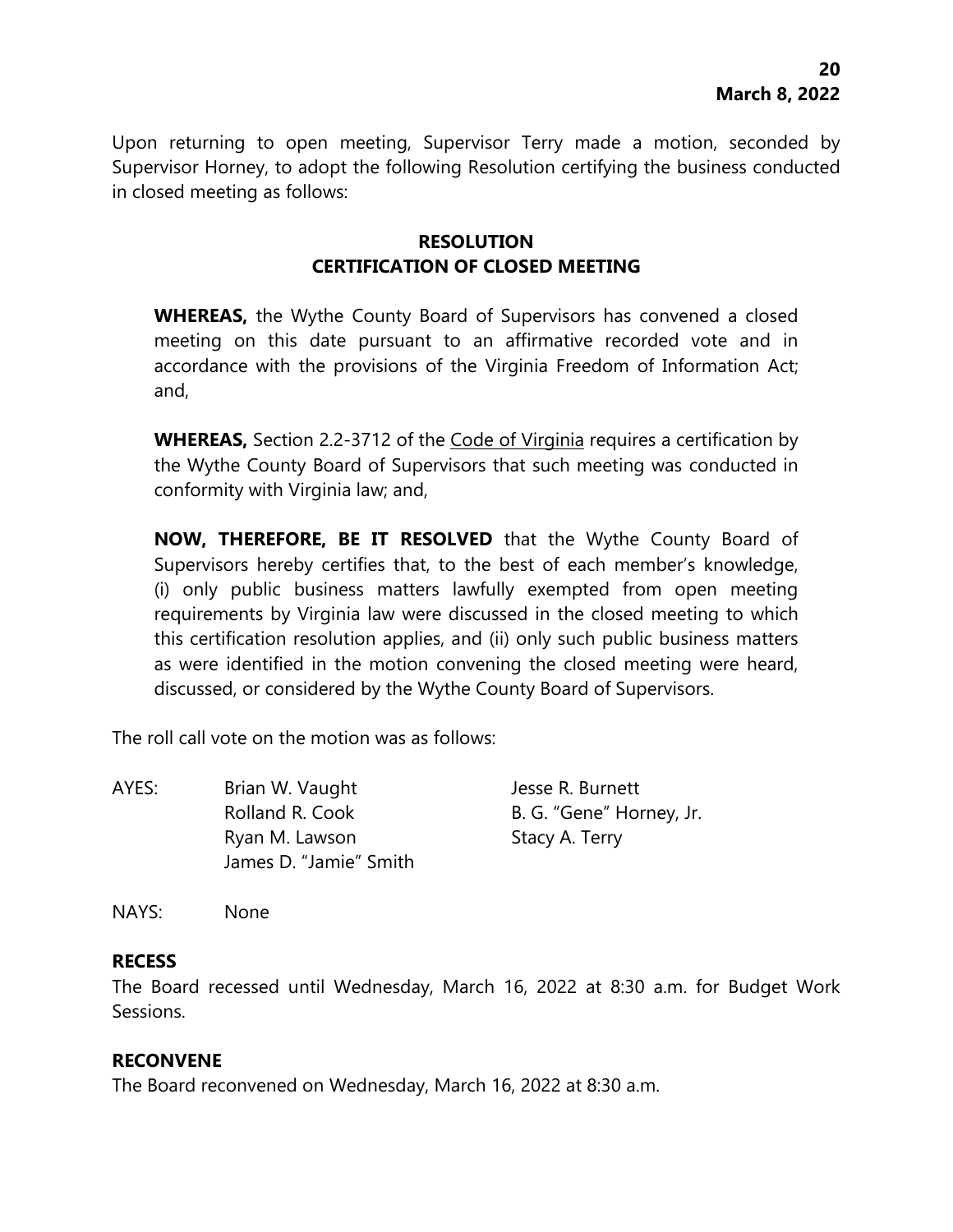#### **MEMBERS PRESENT:**

Brian W. Vaught, Chair B.G. "Gene" Horney, Jr. Ryan M. Lawson, Vice Chair **James D. "Jamie"** Smith Rolland R. Cook Stacy A. Terry

### **MEMBER ABSENT:**

Jesse R. Burnett (joined via phone at 1:00 p.m.)

### **STAFF PRESENT:**

Stephen D. Bear, County Administrator Matt Hankins, Assistant County Administrator Elizabeth Sweeney Delp, Public Information Officer Regina Williams, Finance Director

### **BUDGET WORK SESSION**

The Board met with County departments and outside agencies for presentation of Fiscal Year 23 Budget funding requests.

### **SHERIFF'S OFFICE BUDGET AMENDMENTS**

Mr. Bear met with the Sheriff's Office to review new vehicle outfitting expenditures. As a result, the following amendments are requested to help cover those costs:

Supervisor Smith made a motion, seconded by Supervisor Terry, to amend and appropriate \$19,000 from 702-101000 Concealed Carry Permit Reserve to 3102-461250 Vehicle Supplies.

The roll call vote on the motion was as follows:

| AYES:    | Rolland R. Cook<br>James D. "Jamie" Smith | B. G. "Gene" Horney, Jr.<br>Stacy A. Terry |
|----------|-------------------------------------------|--------------------------------------------|
| NAYS:    | <b>None</b>                               |                                            |
| ABSENT:  | Jesse R. Burnett                          |                                            |
| ABSTAIN: | Brian W. Vaught                           | Ryan M. Lawson                             |

Supervisor Smith made a motion, seconded by Supervisor Terry, to amend and appropriate the following: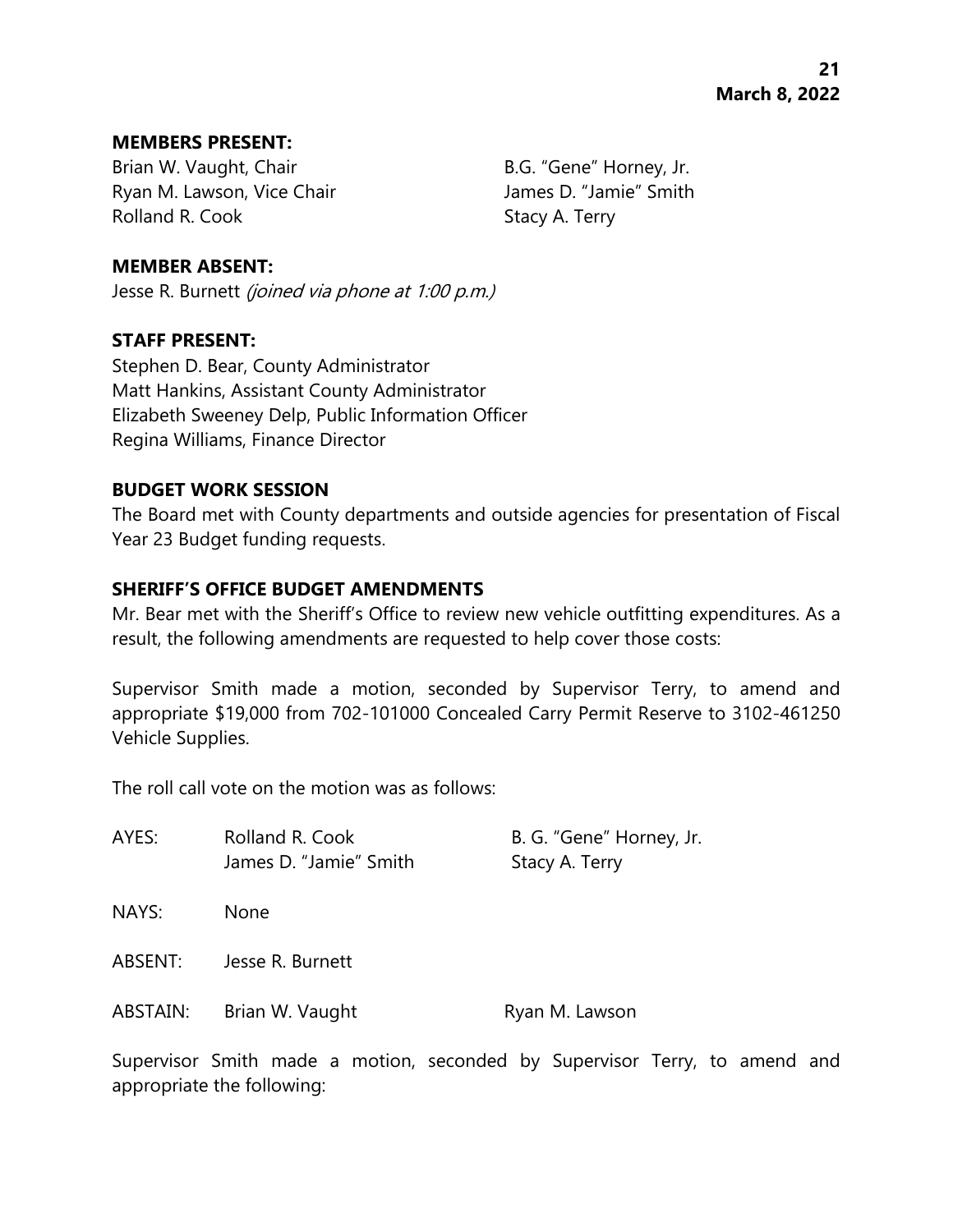\$ 5,500 from 701-101000 to 3102-461250 \$15,503 from 701-101000 to 3102-461250 \$ 1,208 from 701-101000 to 3103-461250 \$ 9,536 from 701-101000 to 31021-461250

The roll call vote on the motion was as follows:

| AYES:    | Rolland R. Cook<br>James D. "Jamie" Smith | B. G. "Gene" Horney, Jr.<br>Stacy A. Terry |
|----------|-------------------------------------------|--------------------------------------------|
| NAYS:    | None                                      |                                            |
| ABSENT:  | Jesse R. Burnett                          |                                            |
| ABSTAIN: | Brian W. Vaught                           | Ryan M. Lawson                             |

### **CIRCUIT COURT BUDGET AMENDMENTS**

Supervisor Terry made a motion, seconded by Supervisor Horney, to amend and appropriate \$2,000 to 2101-461100 for Circuit Court Office Supplies.

The roll call vote on the motion was as follows:

| AYES: | Brian W. Vaught | James D. "Jamie" Smith   |
|-------|-----------------|--------------------------|
|       | Rolland R. Cook | B. G. "Gene" Horney, Jr. |
|       | Ryan M. Lawson  | Stacy A. Terry           |

NAYS: None

ABSENT: Jesse R. Burnett

Supervisor Cook made a motion, seconded by Supervisor Terry, to amend and appropriate \$2,000 from 2108-412100 Law Library Part-Time to 2102-430150 Circuit Court Professional Services.

The roll call vote on the motion was as follows:

| AYES: | Brian W. Vaught | James D. "Jamie" Smith   |
|-------|-----------------|--------------------------|
|       | Rolland R. Cook | B. G. "Gene" Horney, Jr. |
|       | Ryan M. Lawson  | Stacy A. Terry           |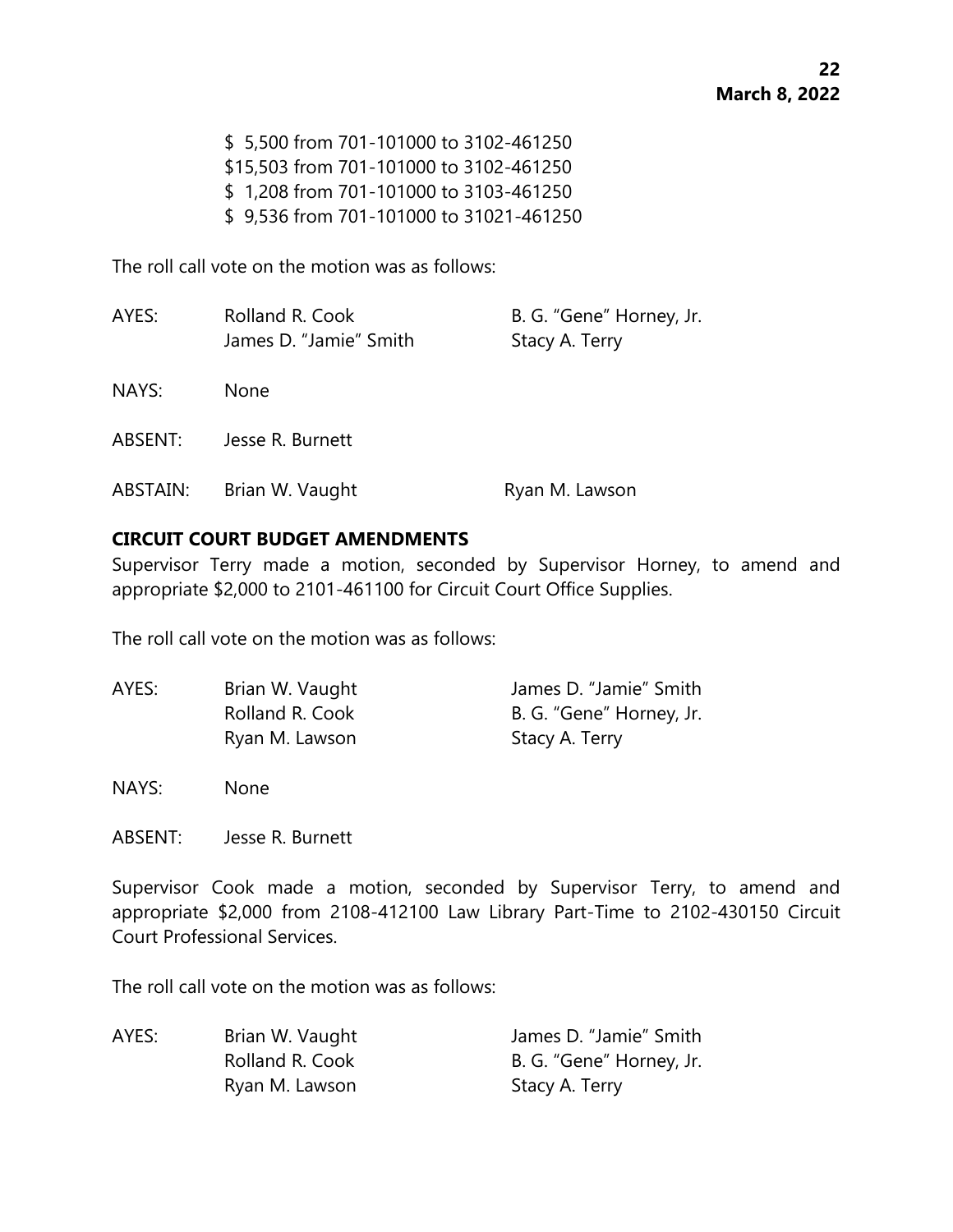NAYS: None

ABSENT: Jesse R. Burnett

### **BLUE STAR PERFORMANCE AGREEMENT**

Supervisor Cook made a motion, seconded by Vice Chair Lawson, to approve the Blue Star Performance Agreement and authorize Board Chair and County staff to execute required documentation.

The roll call vote on the motion was as follows:

| AYES: | Brian W. Vaught | B. G. "Gene" Horney, Jr. |
|-------|-----------------|--------------------------|
|       | Rolland R. Cook | Stacy A. Terry           |
|       | Ryan M. Lawson  |                          |
|       |                 |                          |

- NAYS: None
- ABSENT: Jesse R. Burnett
- ABSTAIN: James D. "Jamie" Smith

# **CLOSED MEETING**

Supervisor Smith made a motion, seconded by Supervisor Terry, to enter into Closed Meeting under Code of Virginia Section 2.2-3711.A.1 – Discussion of Personnel Matters (County Administrator).

The roll call vote on the motion was as follows:

| AYES: | Brian W. Vaught        | Jesse R. Burnett         |
|-------|------------------------|--------------------------|
|       | Rolland R. Cook        | B. G. "Gene" Horney, Jr. |
|       | Ryan M. Lawson         | Stacy A. Terry           |
|       | James D. "Jamie" Smith |                          |

NAYS: None

Supervisor Terry made a motion, seconded by Supervisor Cook, to return to open meeting.

The vote on the motion was unanimous.